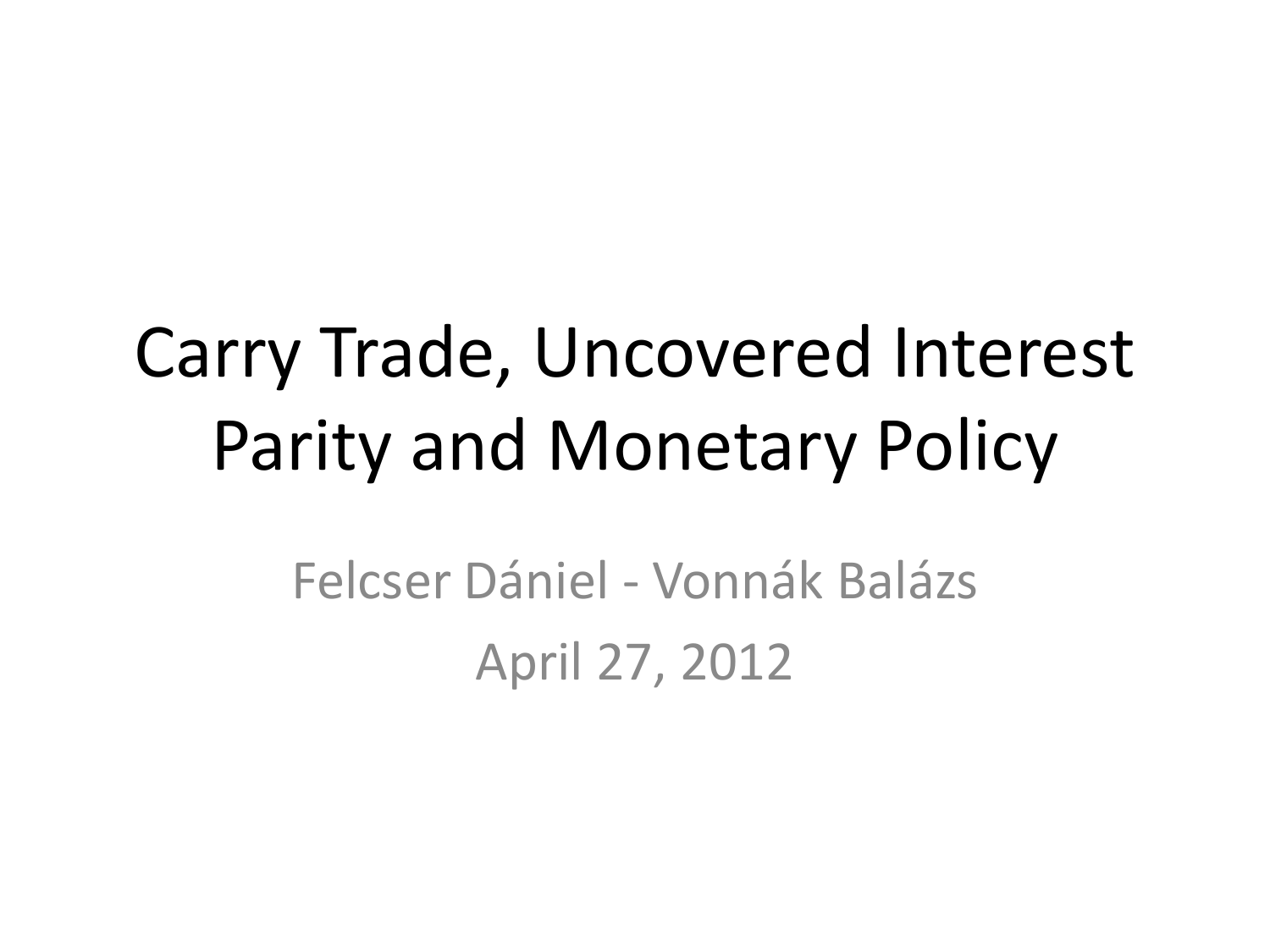$($ ...) a tightening of monetary policy is supposed to lead to a quick appreciation followed by a depreciation. Nice and logical. But, empirically, it does not happen. How, then, does monetary policy influence exchange rates? A good question. And until it gets a good answer, central bankers are operating in a dense fog. So this issue also ranks high on the research agenda."

*Alan S. Blinder: Monetary Policy Today: Sixteen Questions and about Twelve Answers (2006)*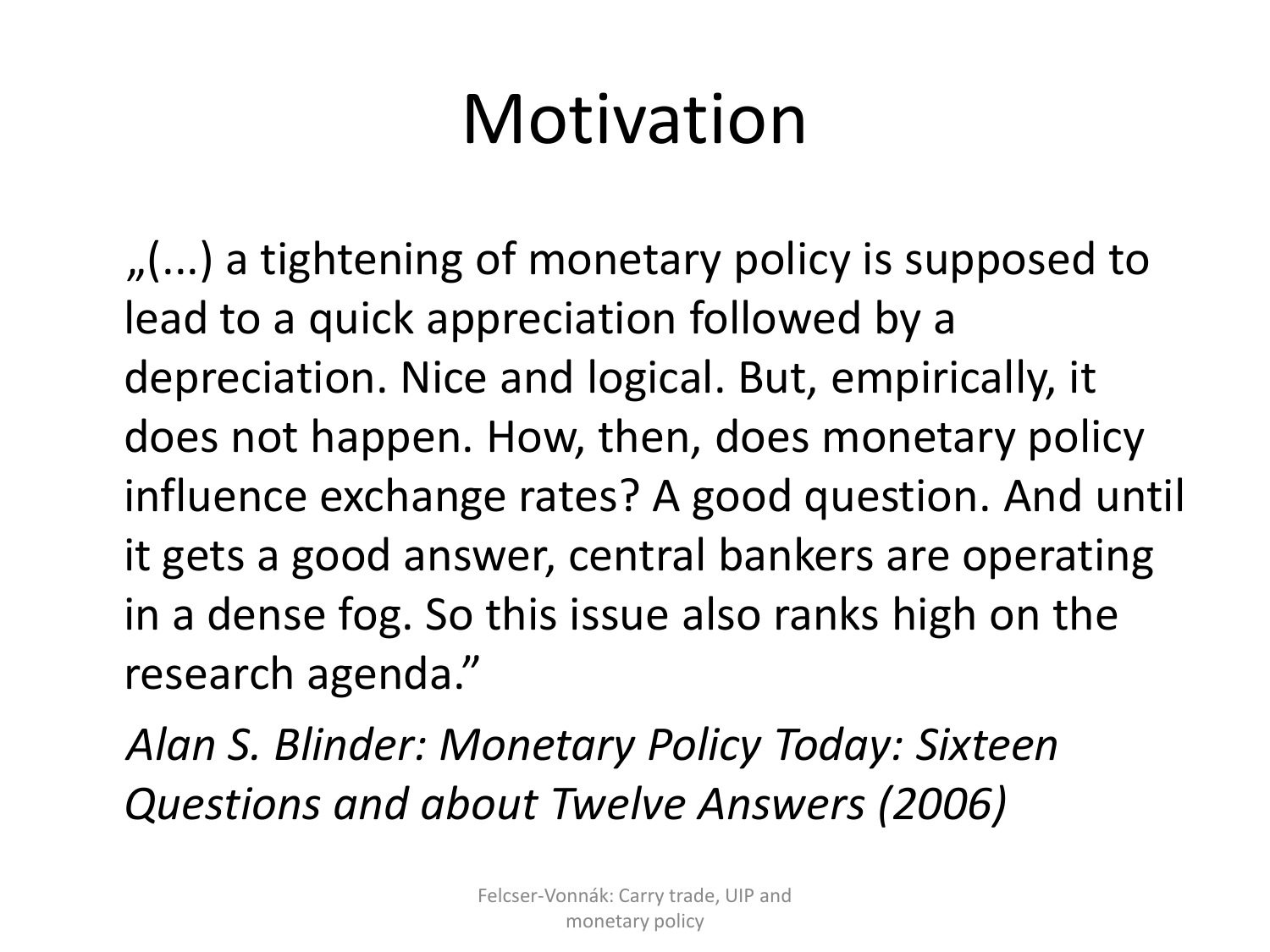- What happens after a contractionary monetary policy shock when uncovered interest parity (UIP) holds?
- According to Dornbush (1976):
	- Interest rate jumps, then decreases gradually to its original level
	- Exchange rate appreciates on impact, then gradually depreciates
	- There is an interest rate sensitive (carry trade) inflow on impact, then these long positions expire
		- Since the depreciation of the currency perfectly offsets interest rate differential, excess return is zero, no incentive for more inflow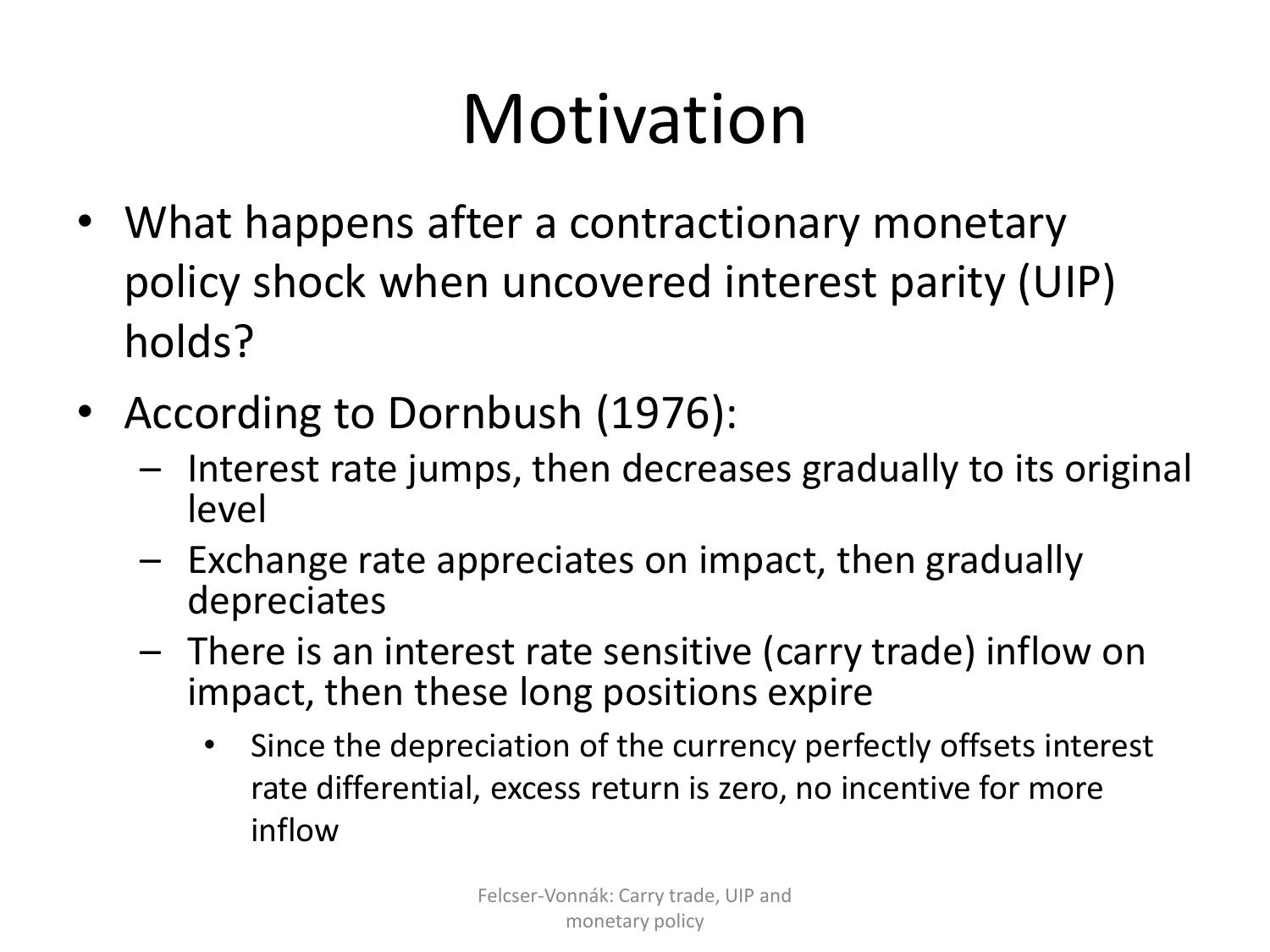- Delayed overshooting (DOS) puzzle: protracted appreciation after a a contractionary monetary policy shock
	- often found in SVARs
	- violation of the UIP



– carry trade can be profitable as long as the currency appreciates

Felcser-Vonnák: Carry trade, UIP and monetary policy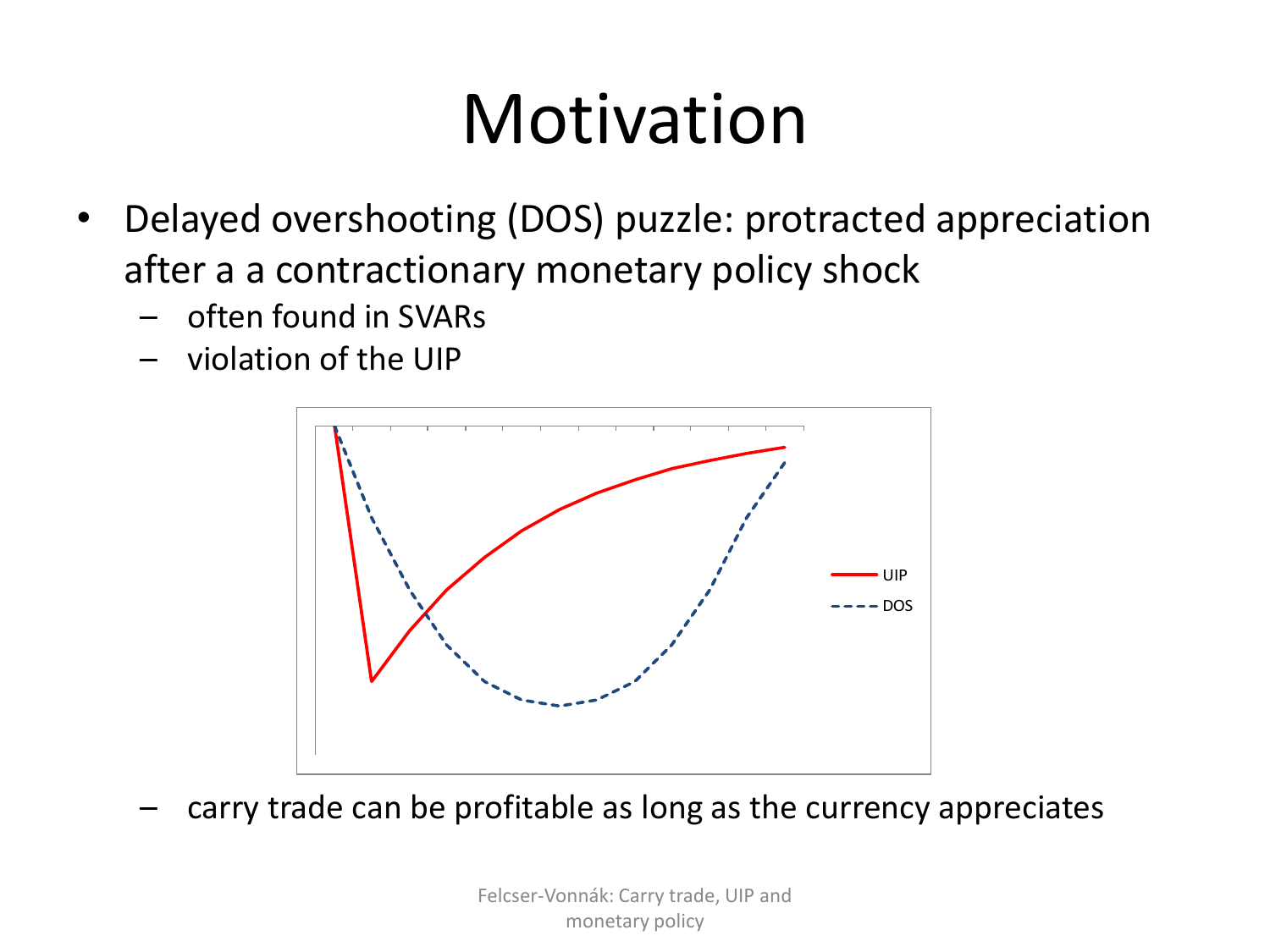Brunnermeier, Nagel and Pedersen (2009):

- Delayed reaction of carry traders to an "interest rate shock"
- Permanent excess return



Felcser-Vonnák: Carry trade, UIP and monetary policy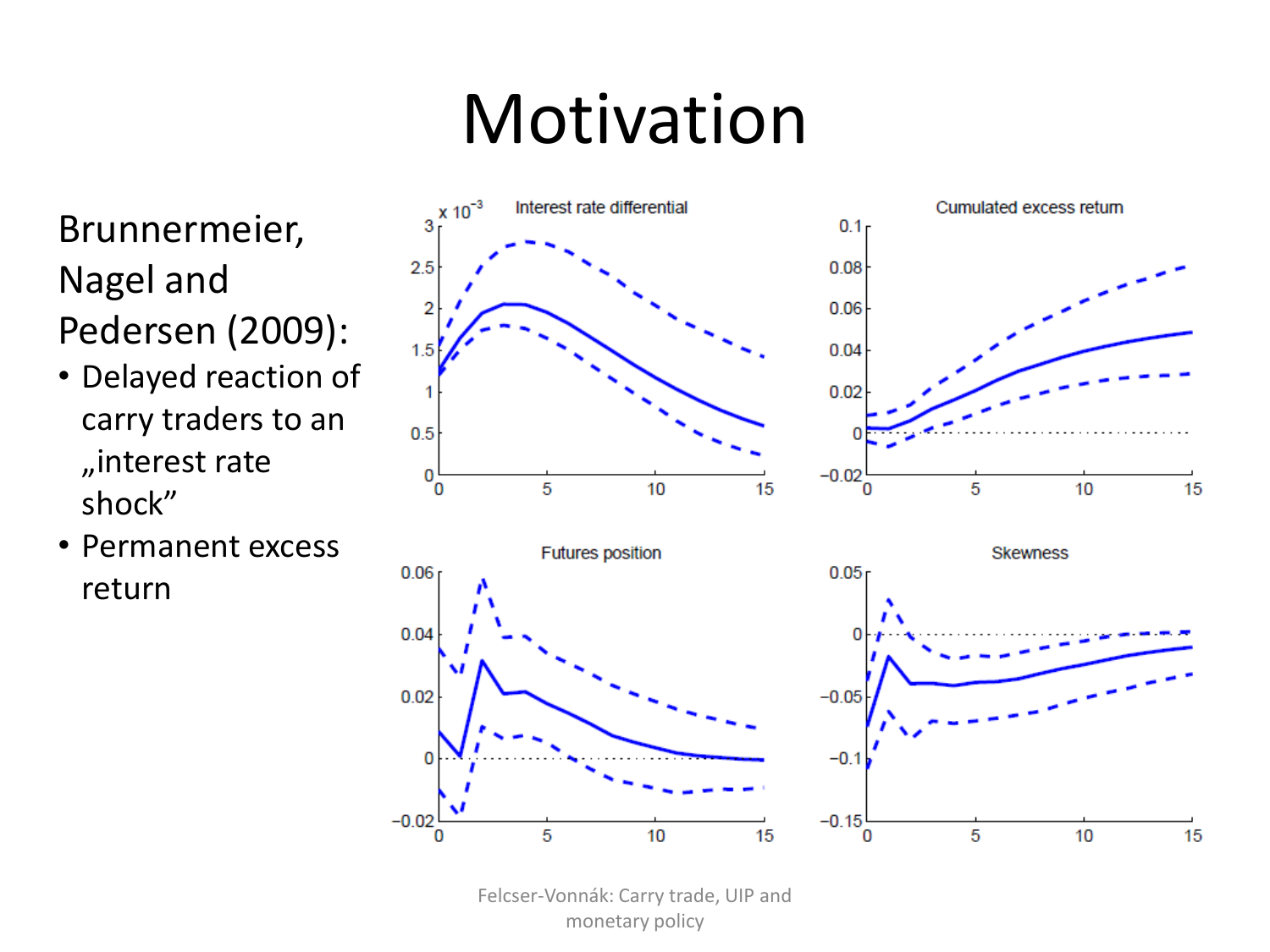• An even more worrying story: vicious circle of Plantin and Shin (2011)

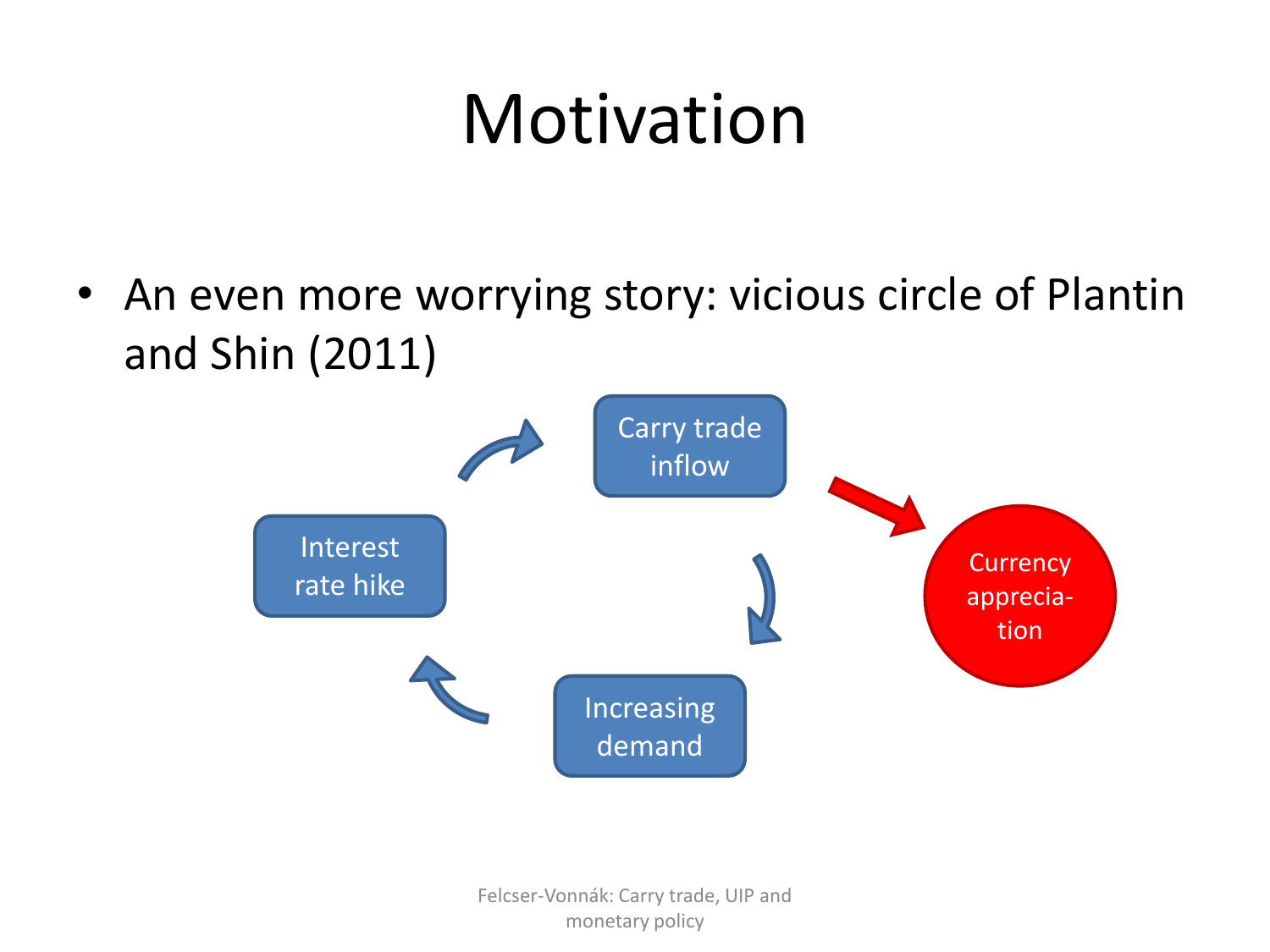- The questions we would like to answer:
	- What happens to the exchange rate after a monetary policy action?
		- Is there a delayed overshooting?
	- How does monetary policy influence carry trade?
	- What drives carry trade?
	- Is carry trade
		- stabilizing (pushing the exchange rate towards its fundamental equilibrium)
		- or destabilizing (causing misalignments, bubbles)?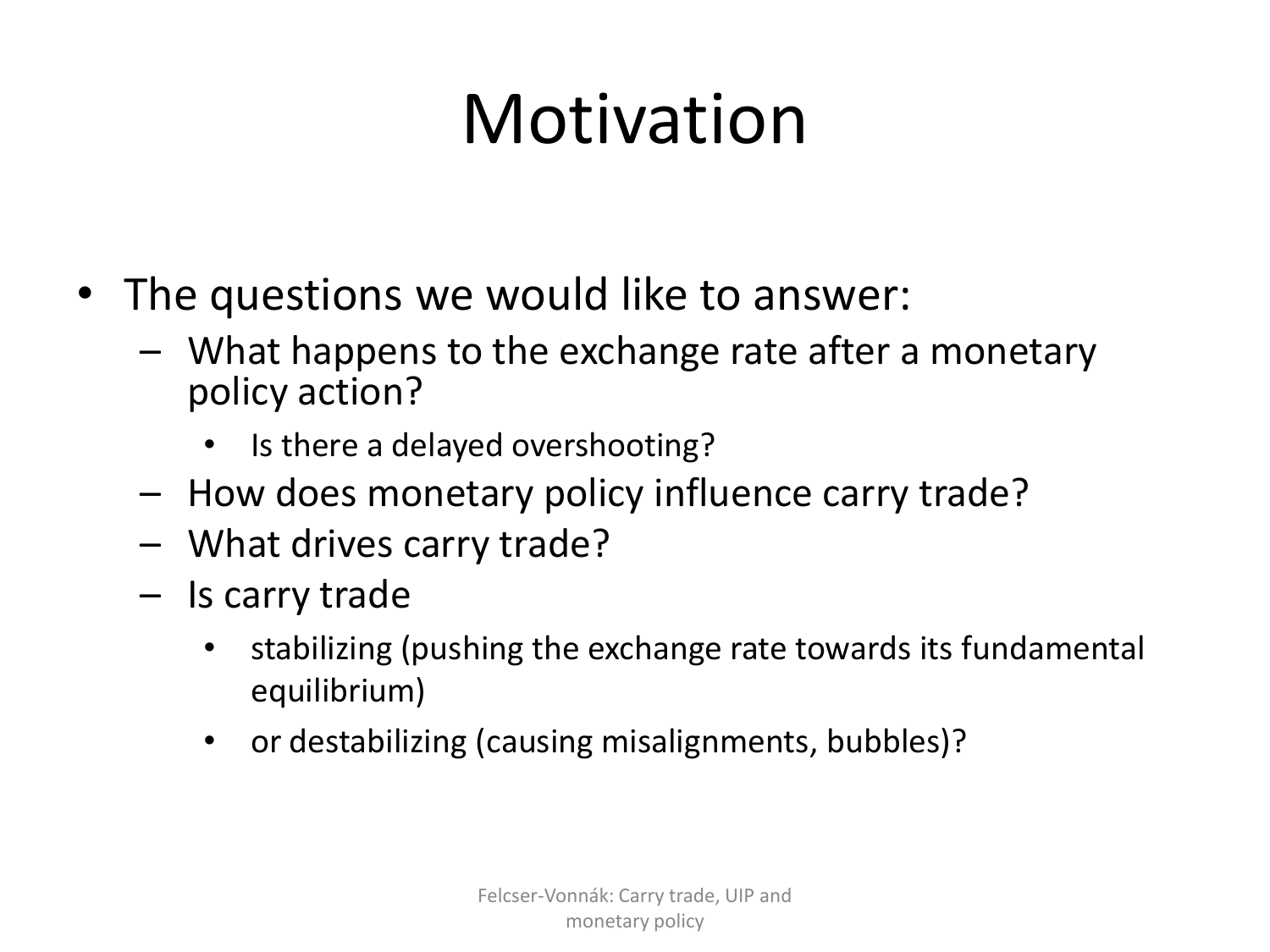# **Outline**

- Literature
- Estimation
- Results
	- Impulse responses: what is the effect of a monetary policy shock?
	- Variance decomposition: what drives carry trade?
- Conclusions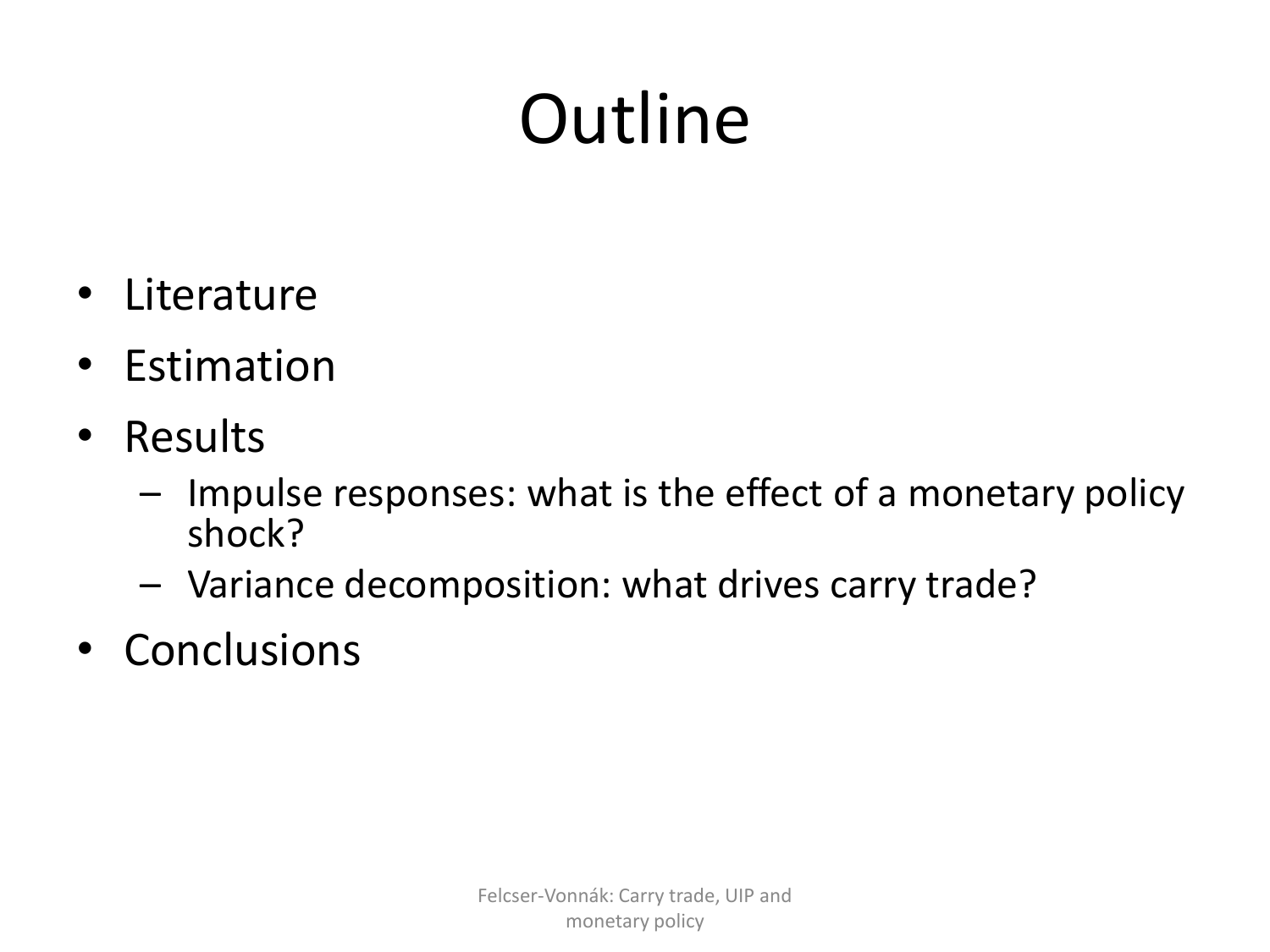### **ESTIMATION**

Felcser-Vonnák: Carry trade, UIP and monetary policy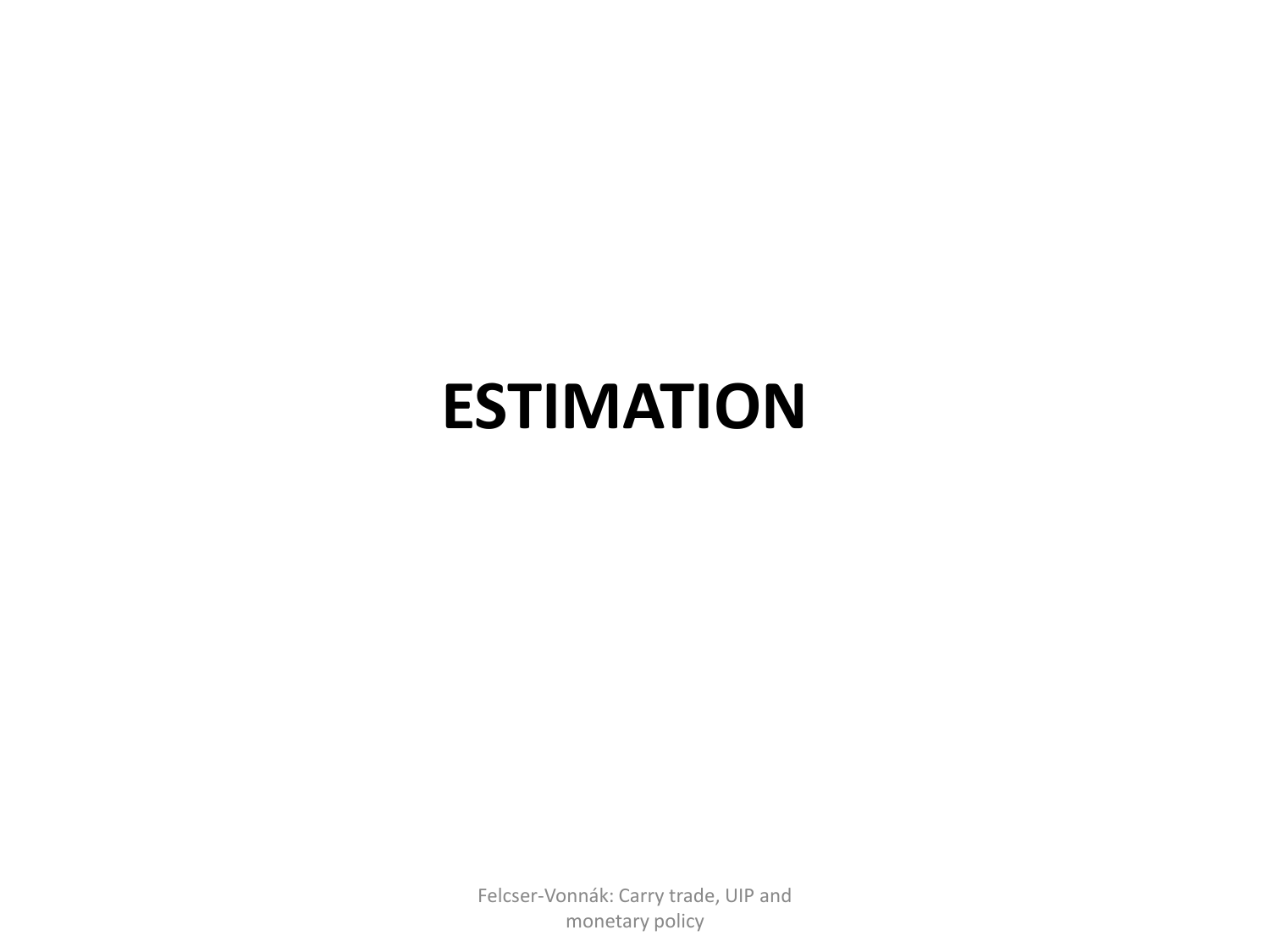# How to measure carry trade?

- Following Brunnermeier et al. (2009) we use futures position of non-commercial traders from the Commodity Futures Trading Commission
	- pure speculative position
- Does not cover the total open fx-position
	- but carry traders can eliminate excess return quickly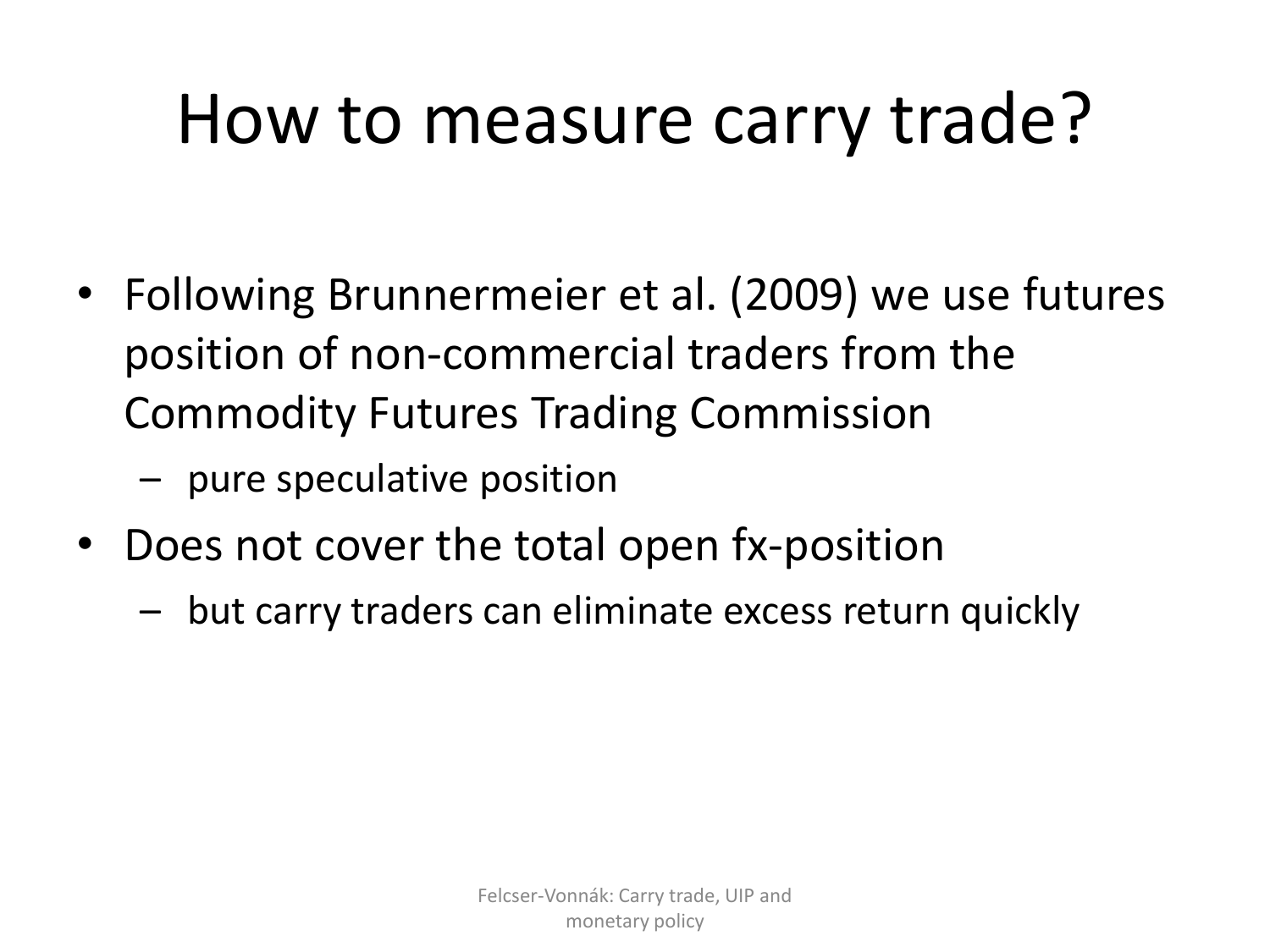### Data

- 3 countries with long enough carry trade data:
	- Australia
	- Canada
	- U.K.
- Variables other than carry trade from IFS:
	- GDP
	- CPI
	- money market rate
	- NEER
- Foreign country (with the same variables): U.S.
- Sample: 1992Q2-2007Q4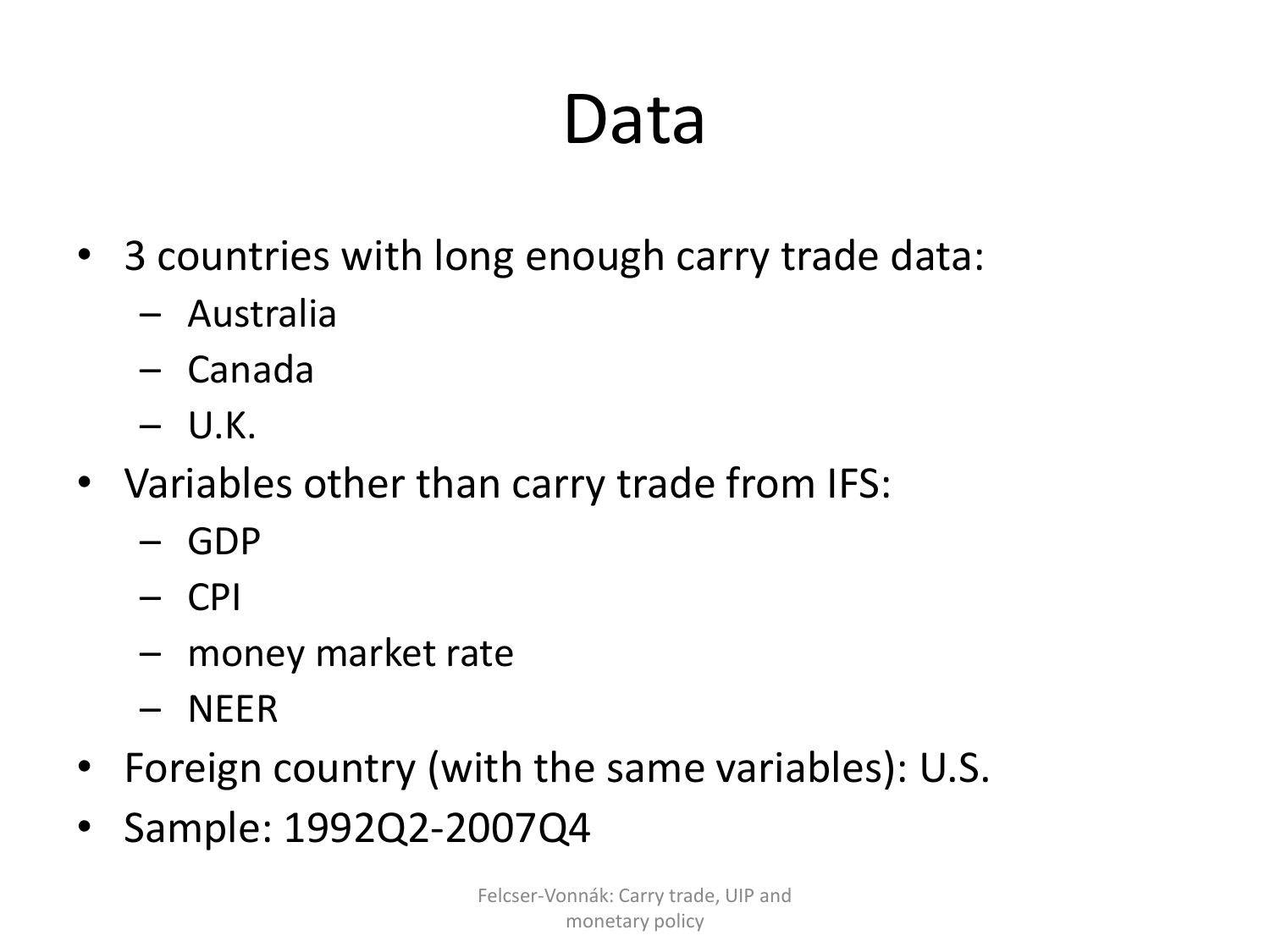### SVAR Identification

• Contemporaneous restrictions, similarly to several other studies at the MNB:

|                 | <b>GDP</b>           | <b>CPI</b>                   | interest<br>rate | exchange<br>rate             | carry<br>trade |
|-----------------|----------------------|------------------------------|------------------|------------------------------|----------------|
| demand          |                      |                              | $\ddotmark$      |                              |                |
| supply          | $\ddot{\phantom{1}}$ | $\qquad \qquad \blacksquare$ |                  |                              |                |
| monetary policy | $\bullet$            | $\mathbf 0$                  | $\ddagger$       | $\qquad \qquad \blacksquare$ |                |
| risk premium    | $\mathbf 0$          | O                            |                  |                              | $\bullet$      |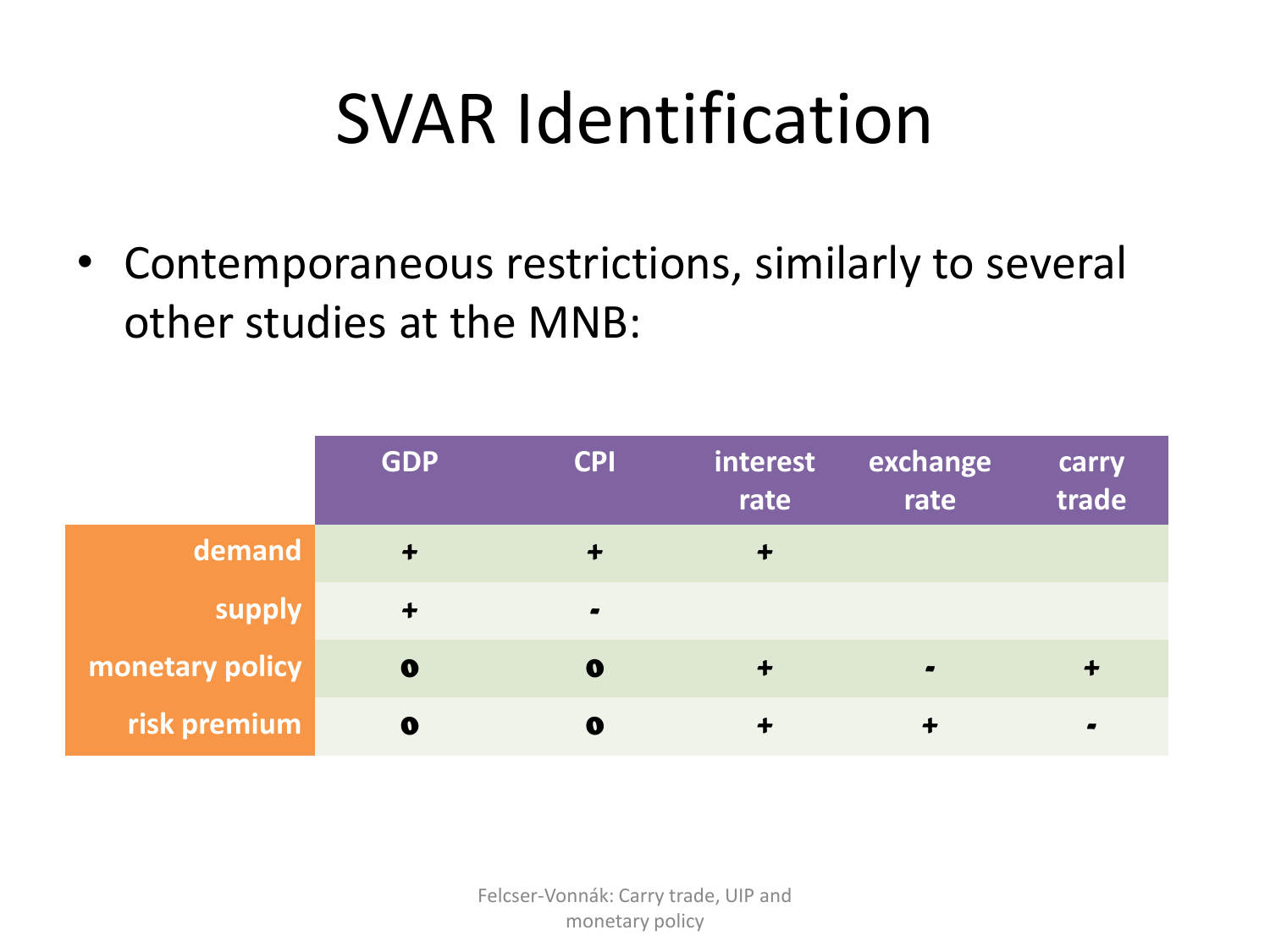# Why not Cholesky?

- Recursive identification typically assumes:
	- monetary policy shock affects both interest rate and exchange rate instantaneously
	- interest rate reacts to exchange rate (or risk premium) shock only with delay
- In the case of small open economies this may not be a good assumption (Cushman and Zha 1997, Bjørnland 2010):
	- exchange rate is an observable variable influencing inflation and output
	- exchange rate smoothing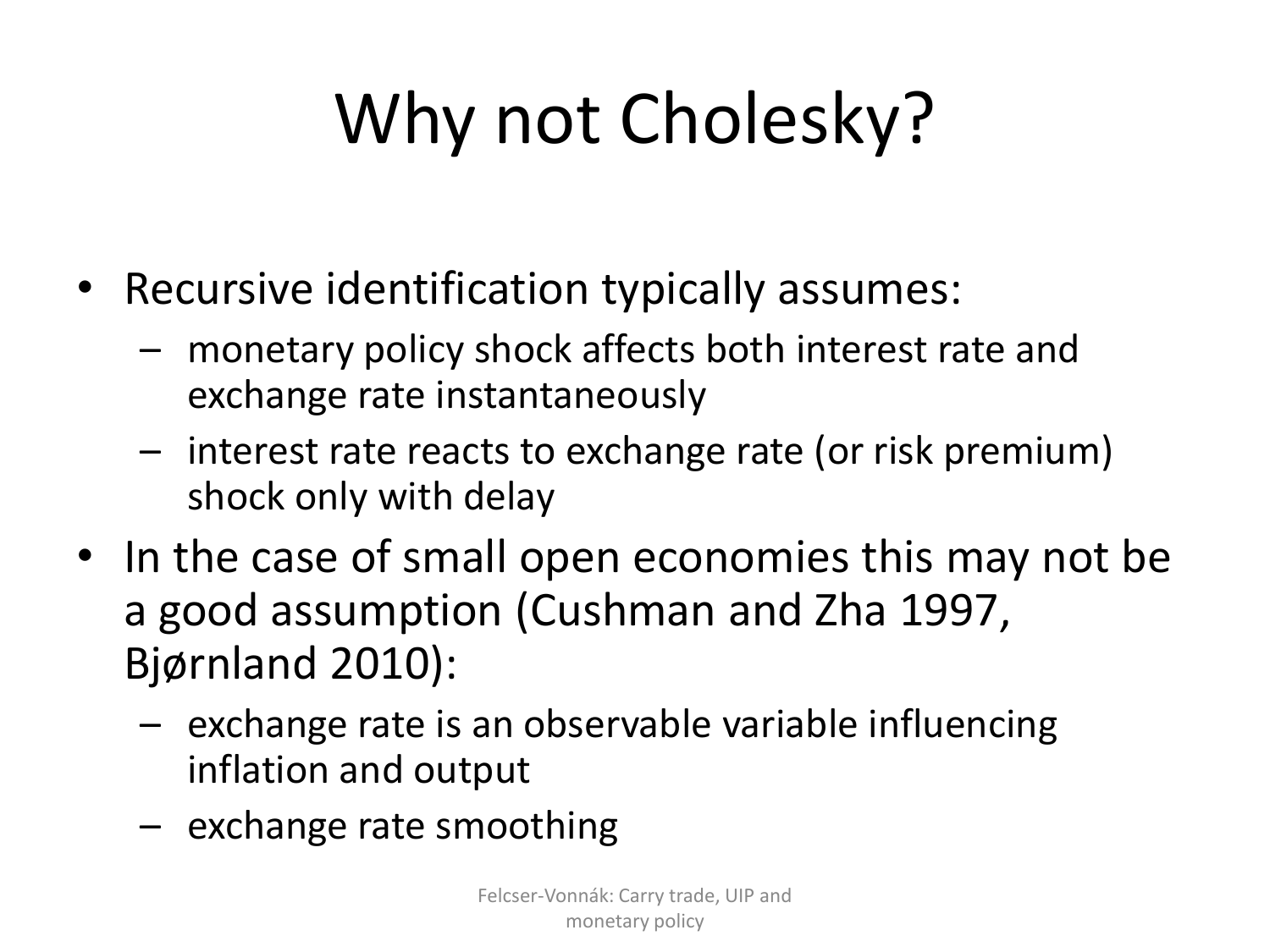# Specification

- Panel VAR
	- $-4$  lags
	- country-specific constants
- Variables in log levels
	- $-$  except interest rate ( $log(1+r)$ )
	- and carry trade ( (Long Short) / Open Interest)
- Exogenous (U.S.) variables
	- contemporaneous and 1 lag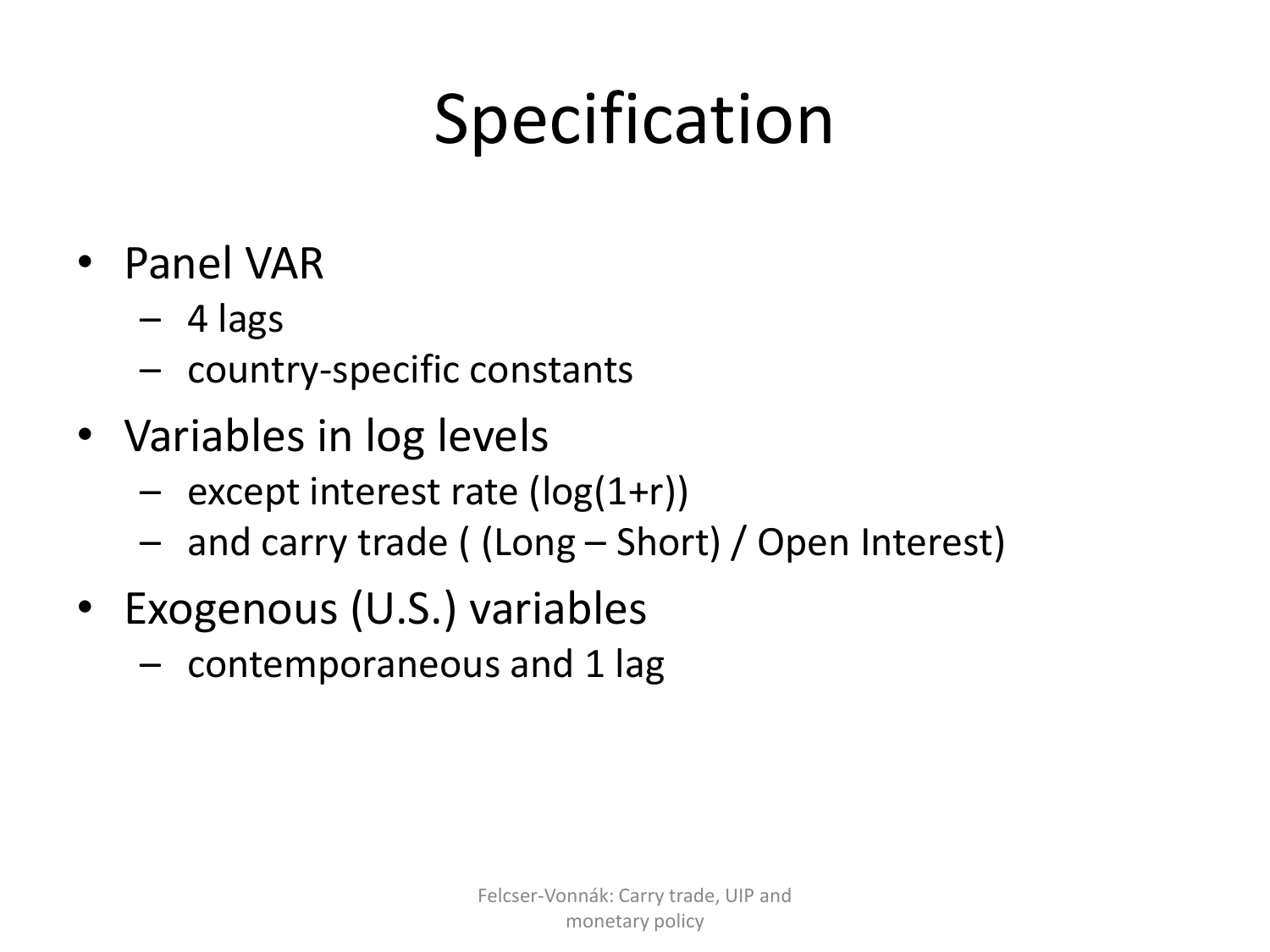# Estimation

- Bayesian estimation
	- sign restriction is easy to implement in a Bayesian framework
	- like having a prior on impulse responses
- Normal-wishart prior, following Uhlig (2005)
- Random draws generated by the QR-algorithm
	- 2000 successful draws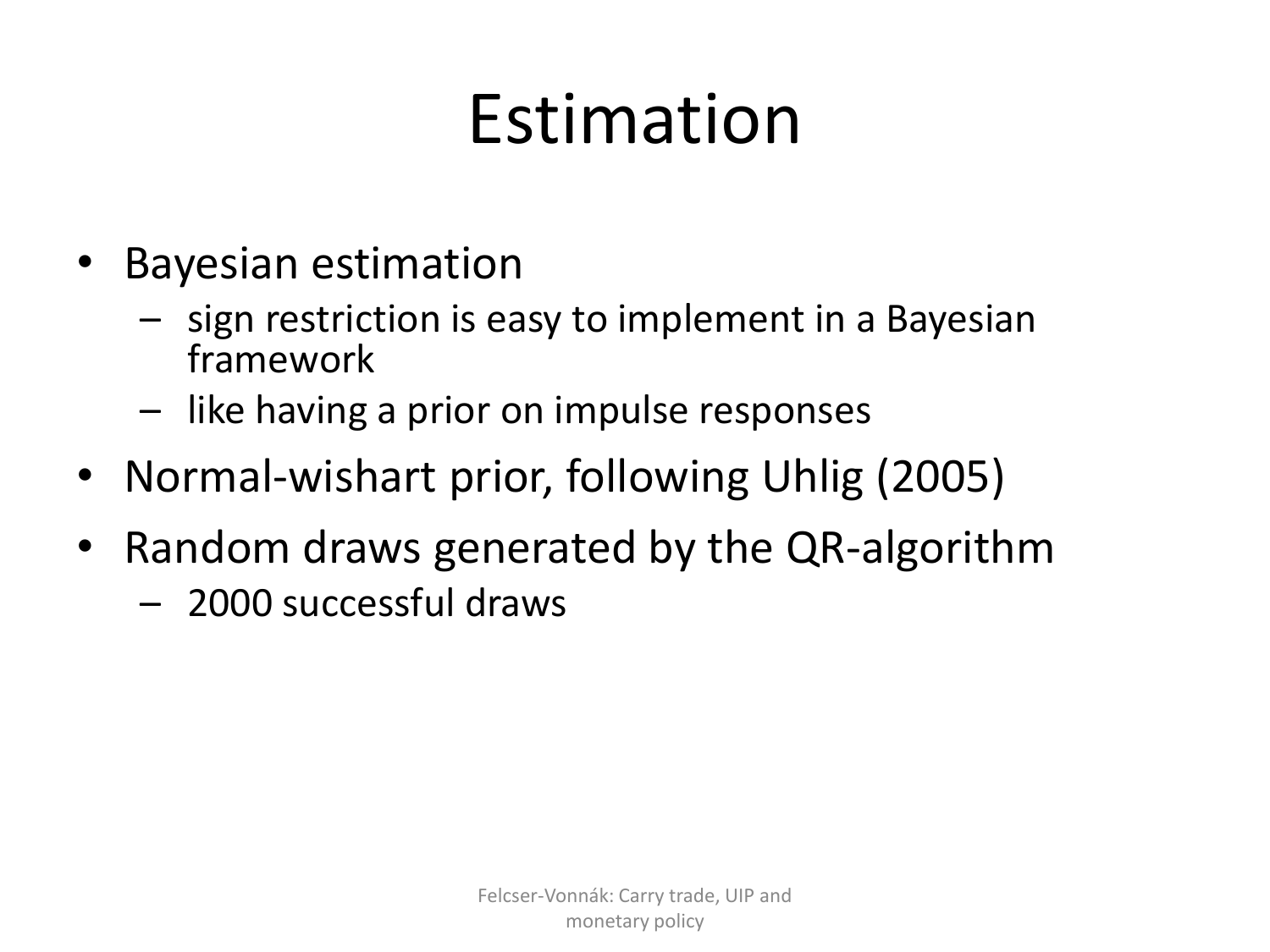### **RESULTS**

#### What is the effect of a monetary policy shock?

Felcser-Vonnák: Carry trade, UIP and monetary policy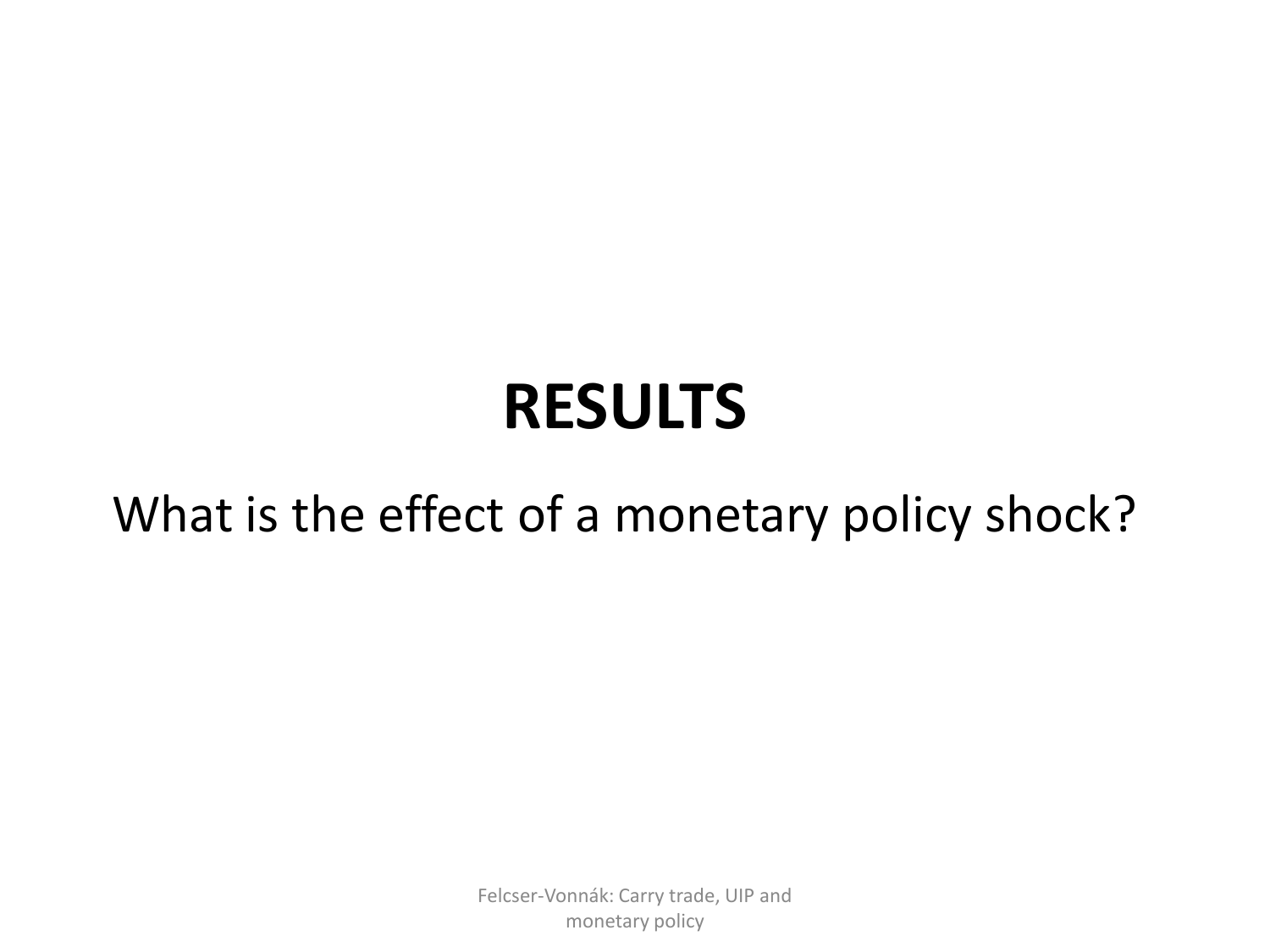# Results: impulse responses

- Most of our impulse responses are intuitive
	- even the unrestricted ones
- There is no delayed overshooting after a monetary policy shock
	- only one period, due to time averaging
- Carry traders react to monetary policy within the same period
- No significant excess return after the shock
- Our results are in favour of Dornbush's model, UIP holds conditionally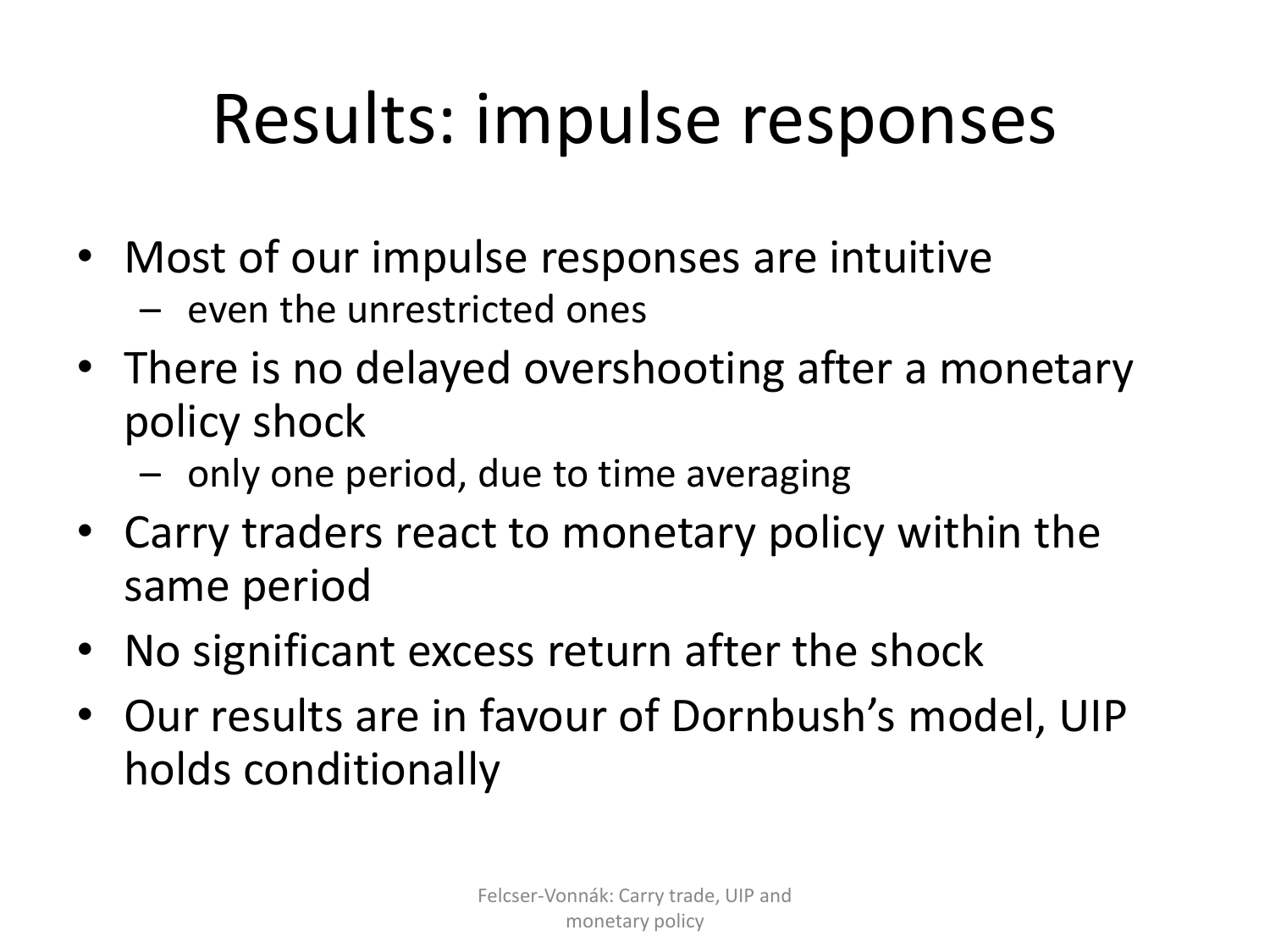# Results: monetary policy and risk **premium shocks**



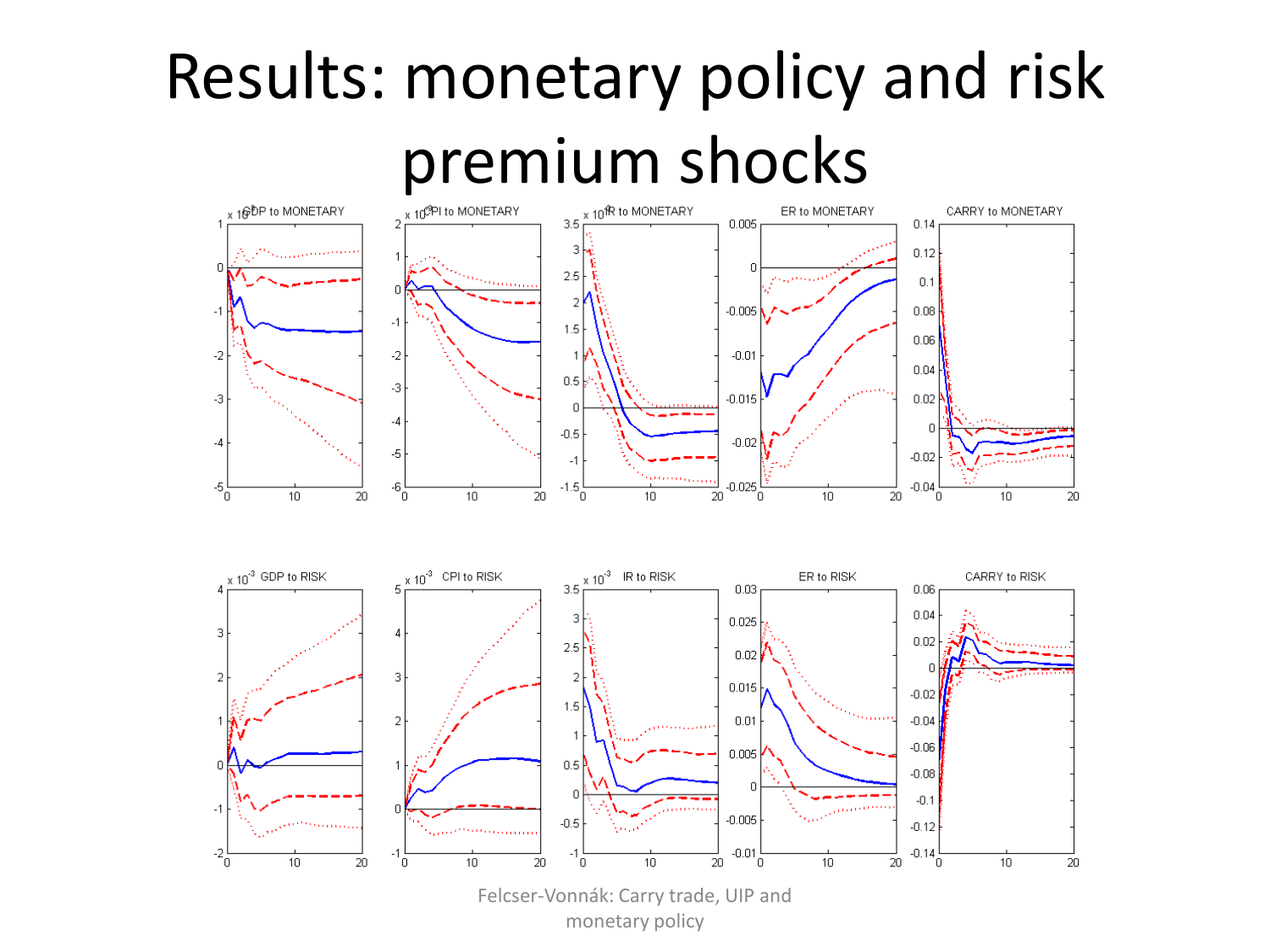### Results: location of the peak of the

#### response

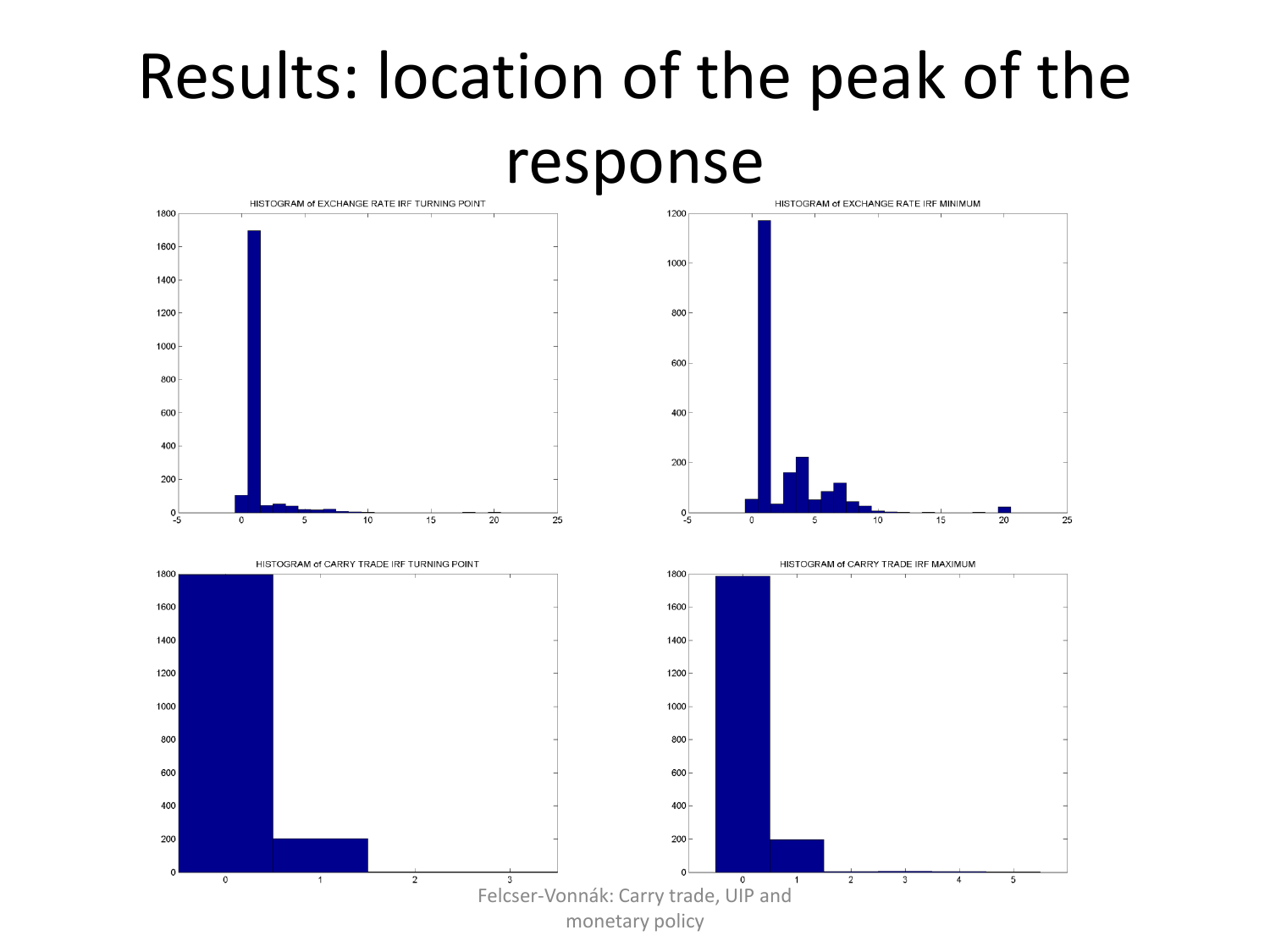### Results: excess return

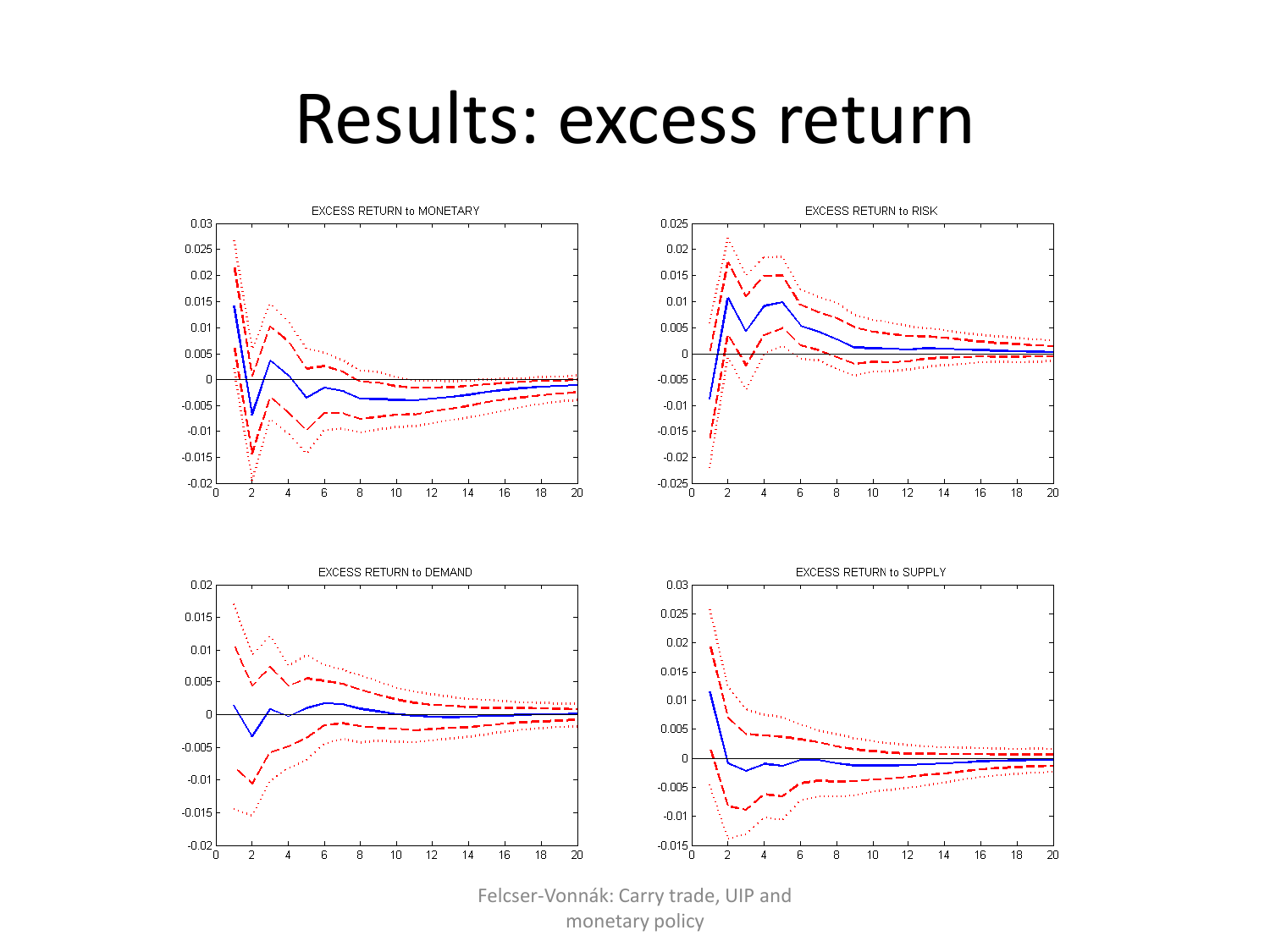### **RESULTS**

### What drives carry trade?

Felcser-Vonnák: Carry trade, UIP and monetary policy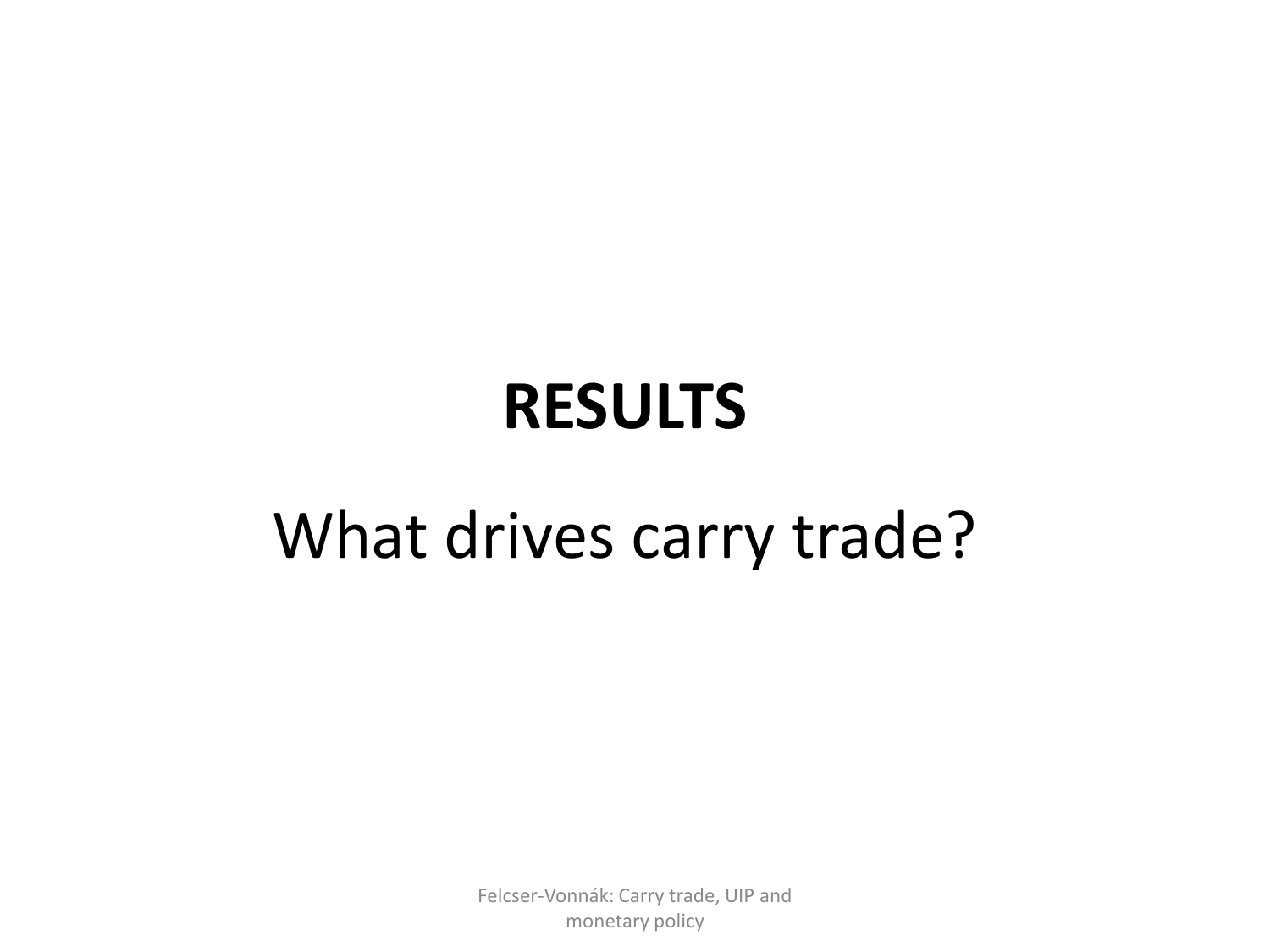## Results: drivers of carry trade

- Domestic monetary policy and risk premium shocks explains almost half of carry trade activity
- Foreign (U.S.) shocks seem to be less important
	- contrary to anecdotal evidence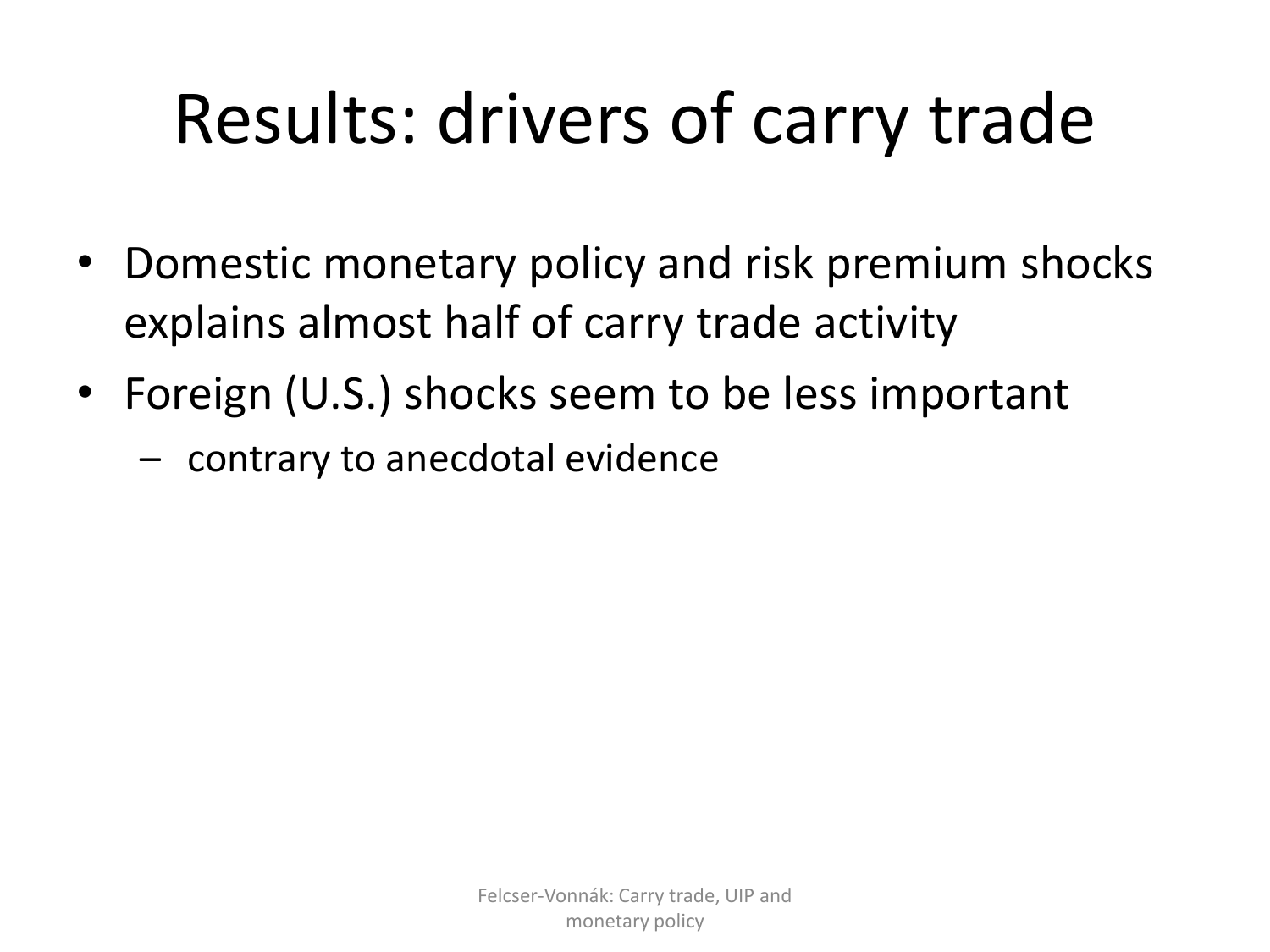### Identification of foreign (U.S.) shocks

- For full variance decomposition we need to identify U.S. shocks as well
- We estimate a SVAR separately for U.S. variables
	- 4 variables, the same that used in panel VAR
	- $-4$  lags
	- Sample: 1992Q2-2007Q4
	- Sign and zero restrictions like in the panel case, except for we do not have carry trade
- We exploit the IRFs of the estimated U.S. SVAR to calculate the impulse responses of panel variables to U.S. shocks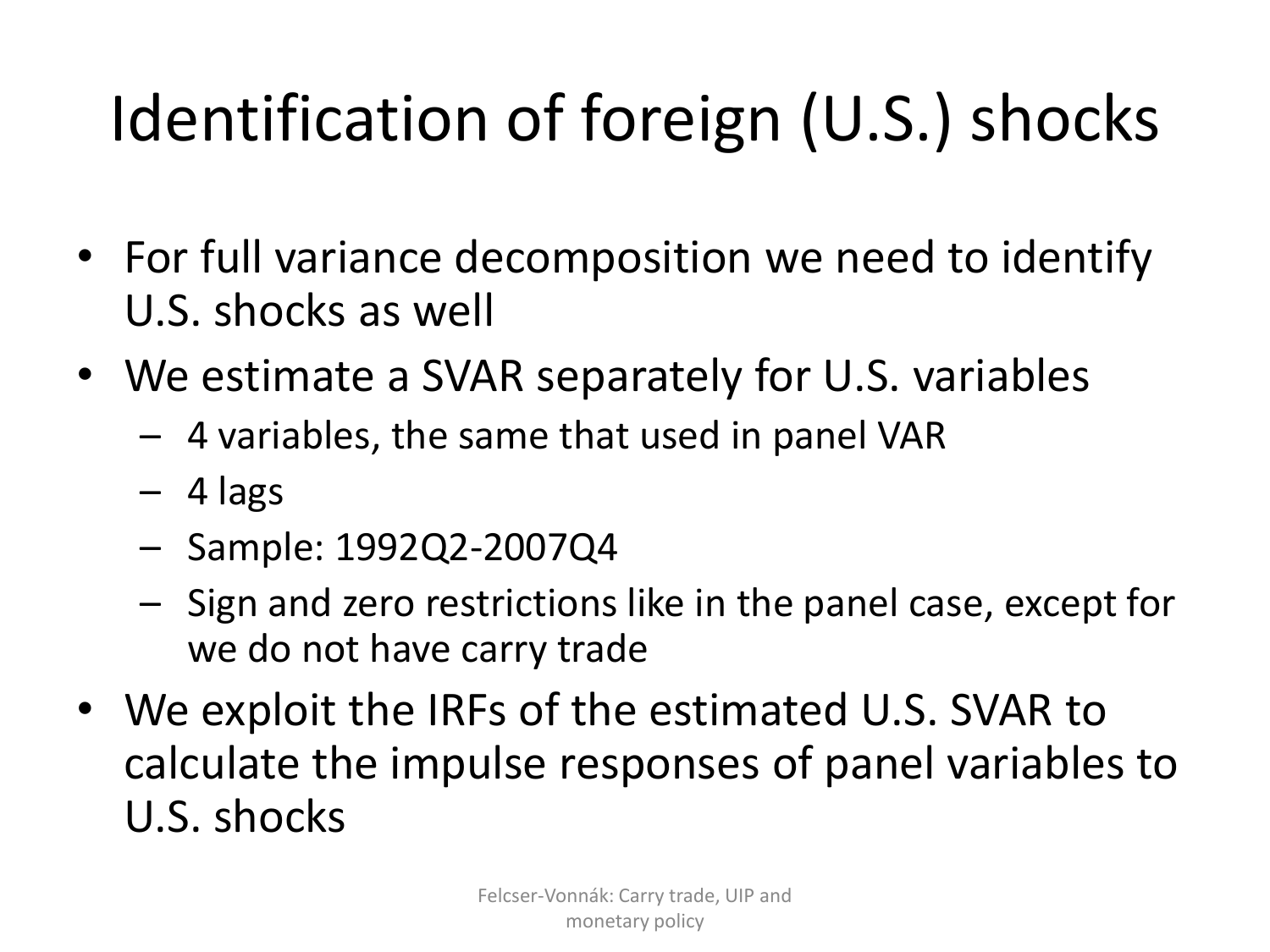### Variance decomposition of carry trade

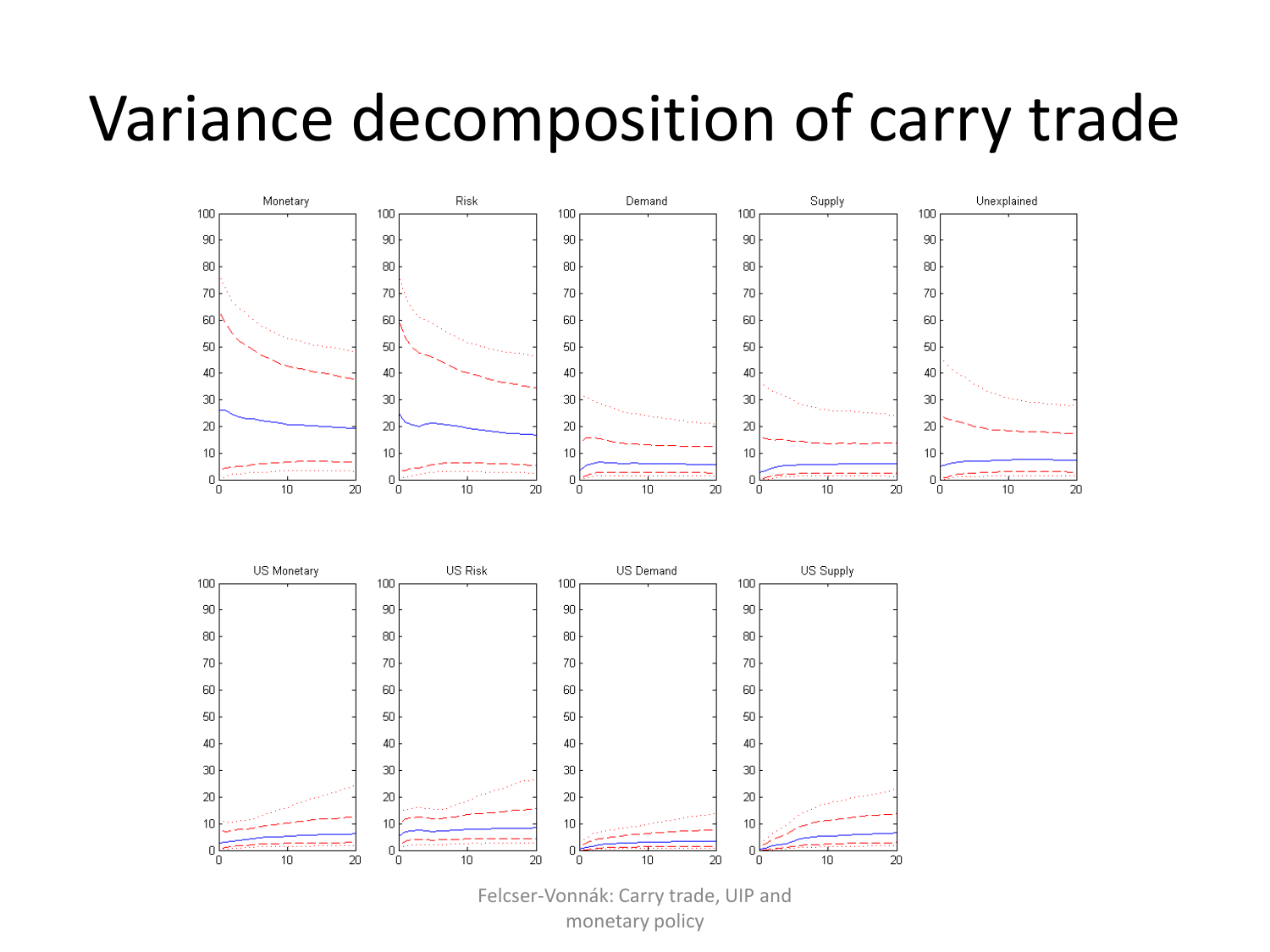# Is carry trade destabilizing?

- Monetary policy shocks explain 20-25 percent of carry trade variance
- Its role in the exchange rate channel seems to be beneficial
	- speculative position taking eliminates excess return quickly
	- exchange rate reacts promptly to monetary policy
	- no sign of speculative bubble, self-reinforcing inflow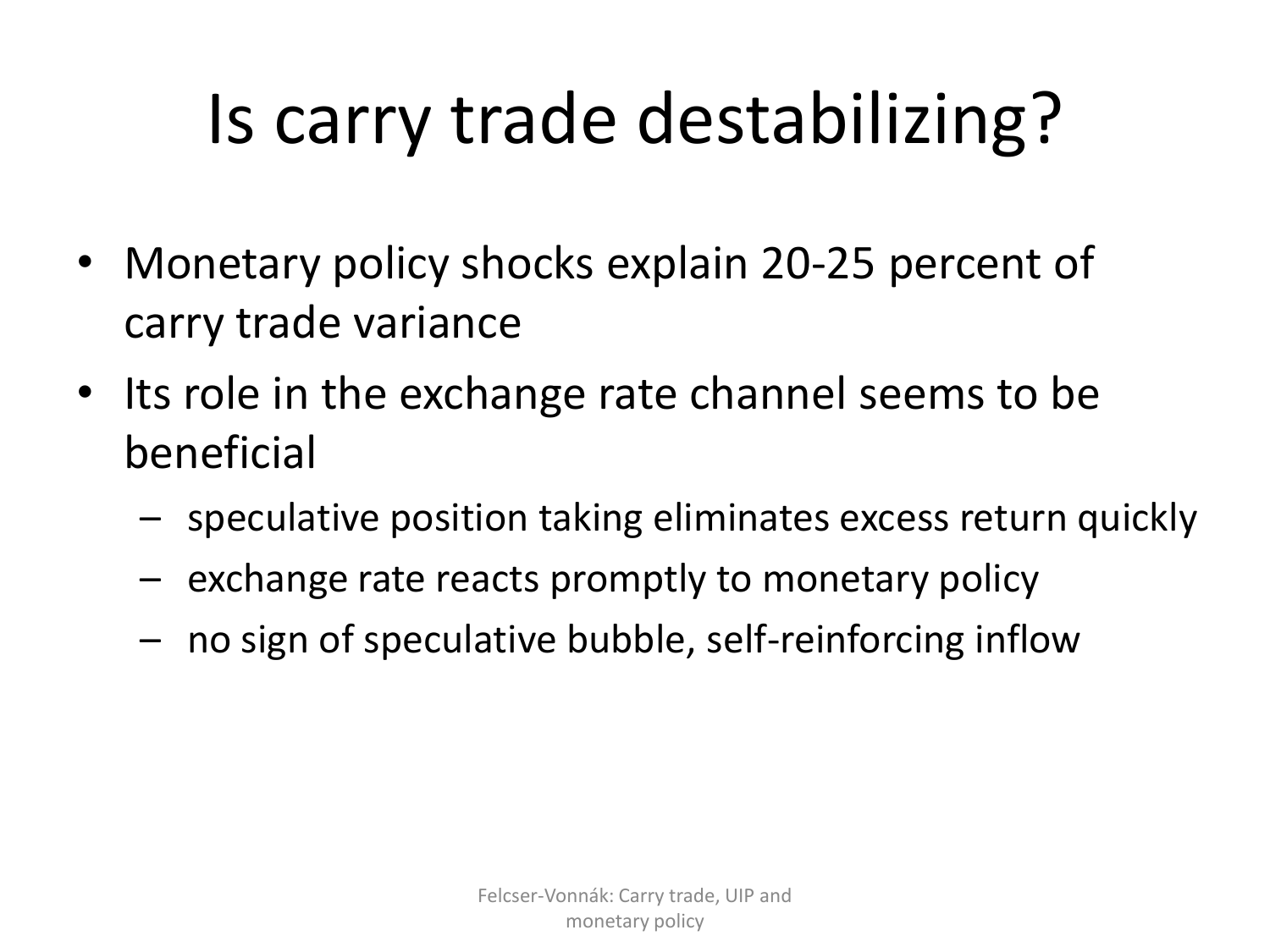# Is carry trade destabilizing?

- The high share of risk premium shocks in carry trade and exchange rate variance may raise concerns.
	- These shocks can be
		- either idiosyncratic shocks to risk appetite
		- or shocks to risk outlook (future fundamentals)
- In the first case speculative position-taking is a source of shocks
- In the second case the role of carry trade can be either beneficial or harmful
	- depending on whether they react efficiently to the change of perceived risks
- Unfortunately our framework does not allow for further decomposition of risk premium shocks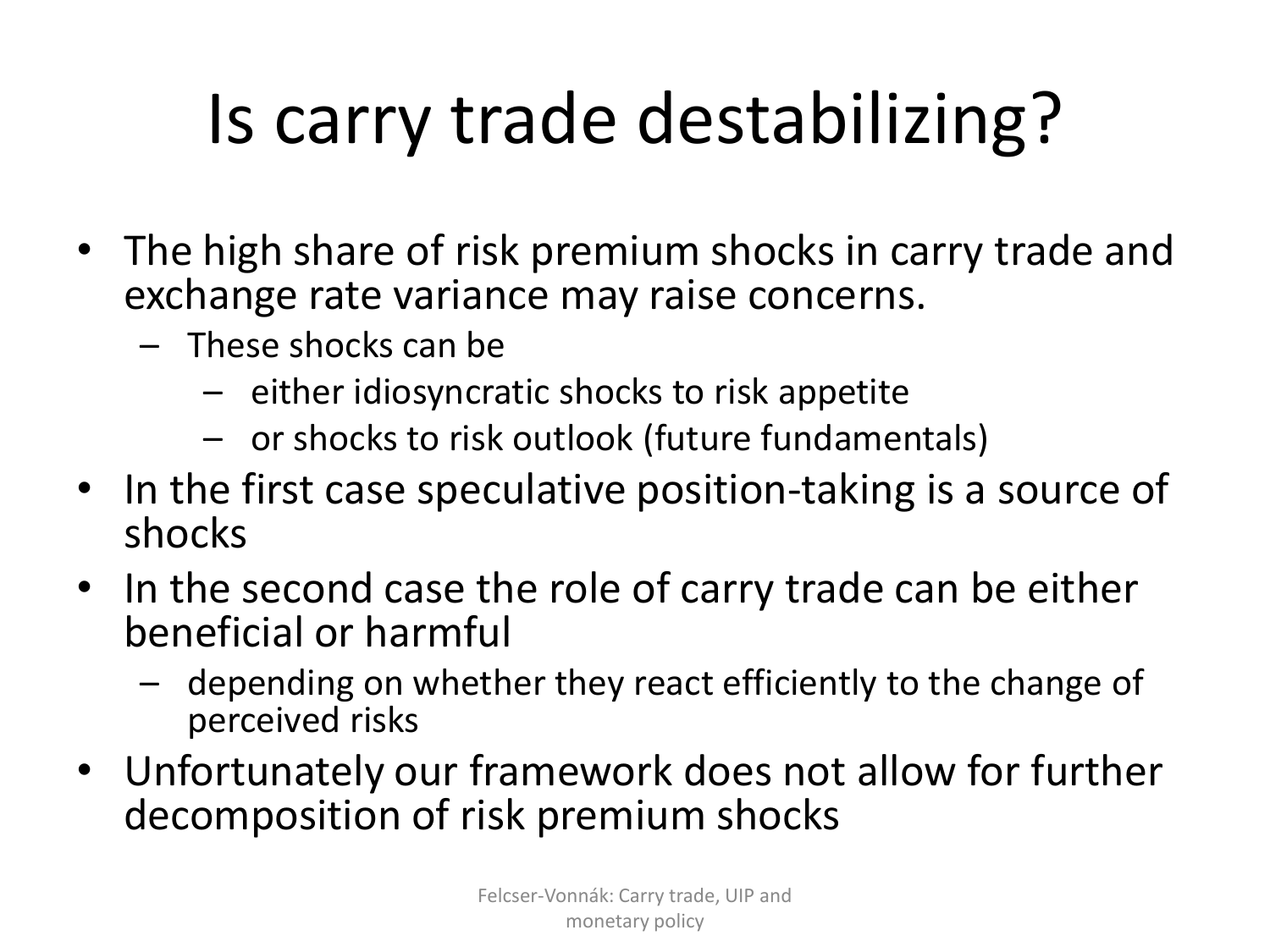# Conclusions

- Under our robust identification strategy exchange rate and carry trade reacts to monetary policy as implied by UIP.
- After a monetary policy shock
	- exchange rate jumps,
	- excess return disappears quickly,
	- carry trade takes place immediately.
- In the transmission of monetary policy carry trade plays a beneficial role.
- Significant share of speculative position-taking may be unrelated to fundamentals, incurring welfare losses.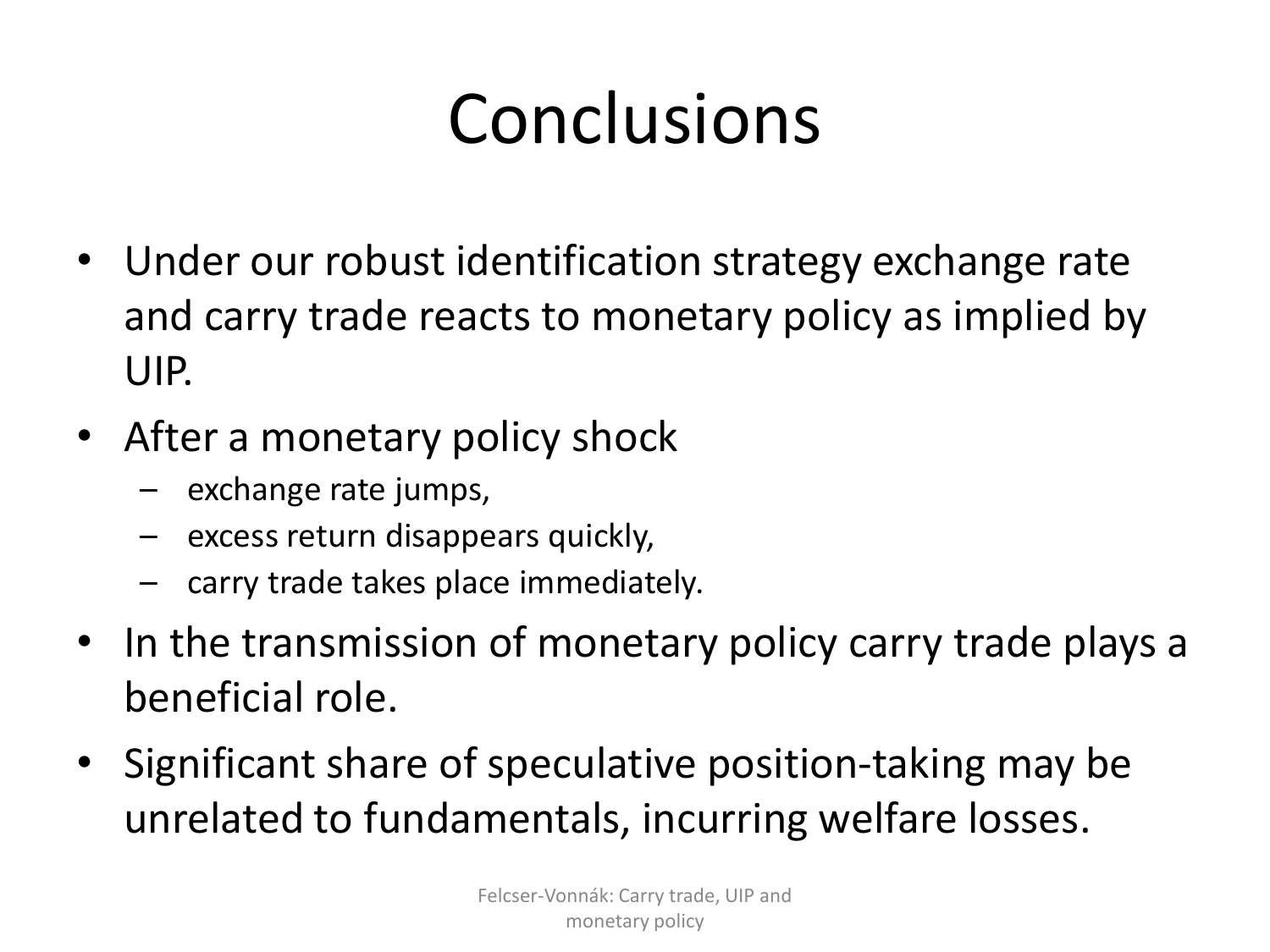#### Q&A session

Felcser-Vonnák: Carry trade, UIP and monetary policy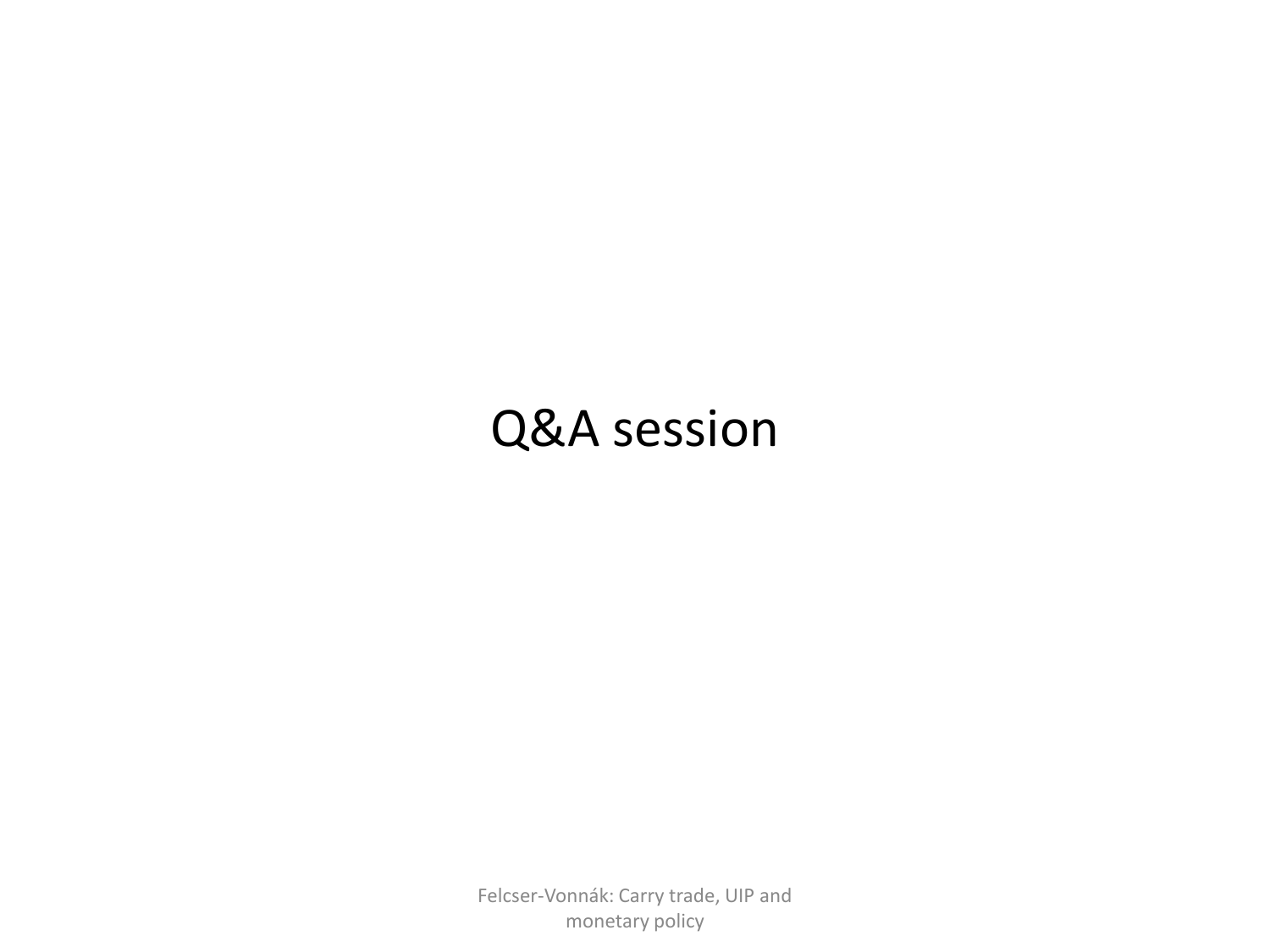# Demand and supply shocks



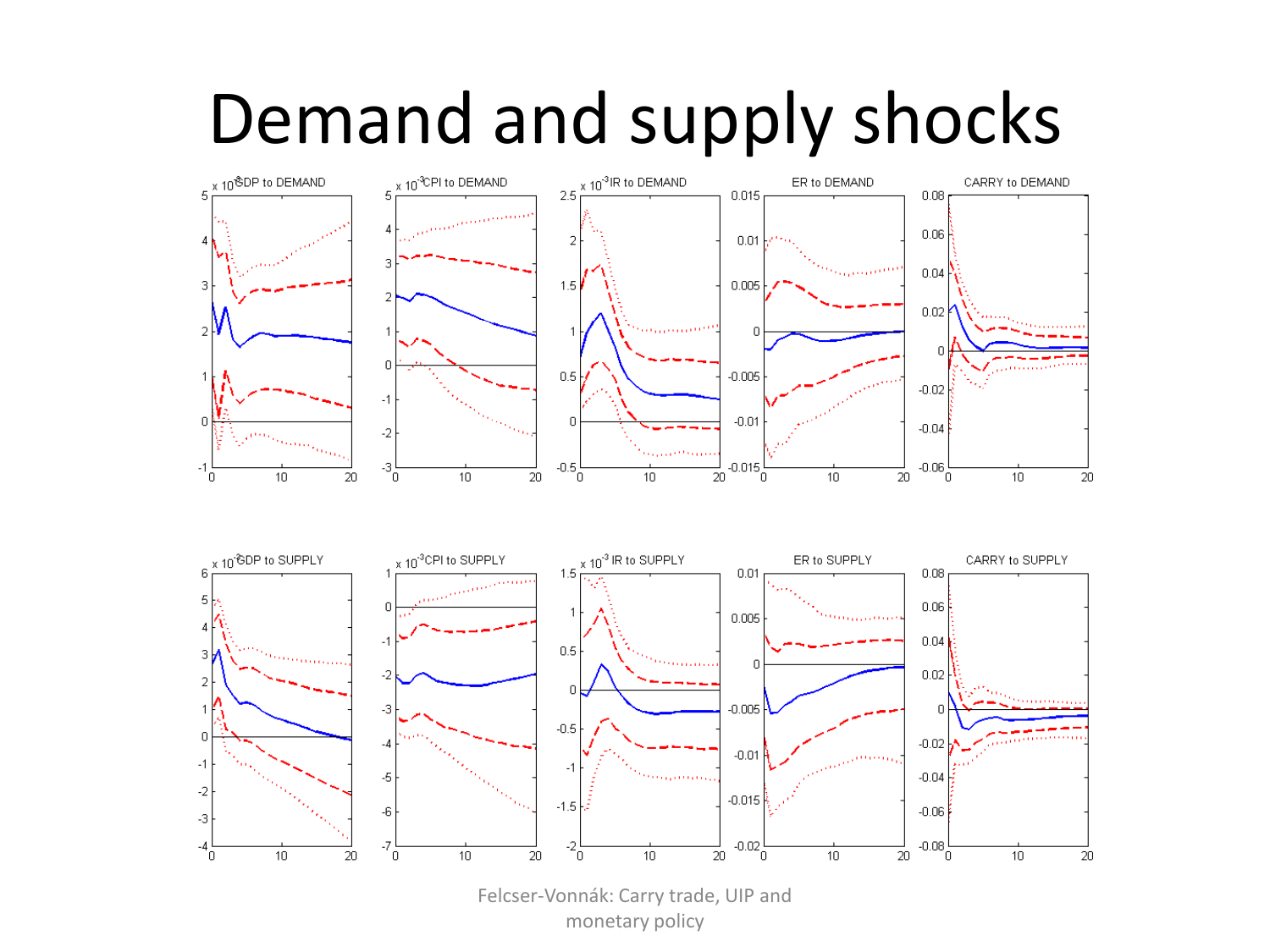# U.S. demand and supply shocks



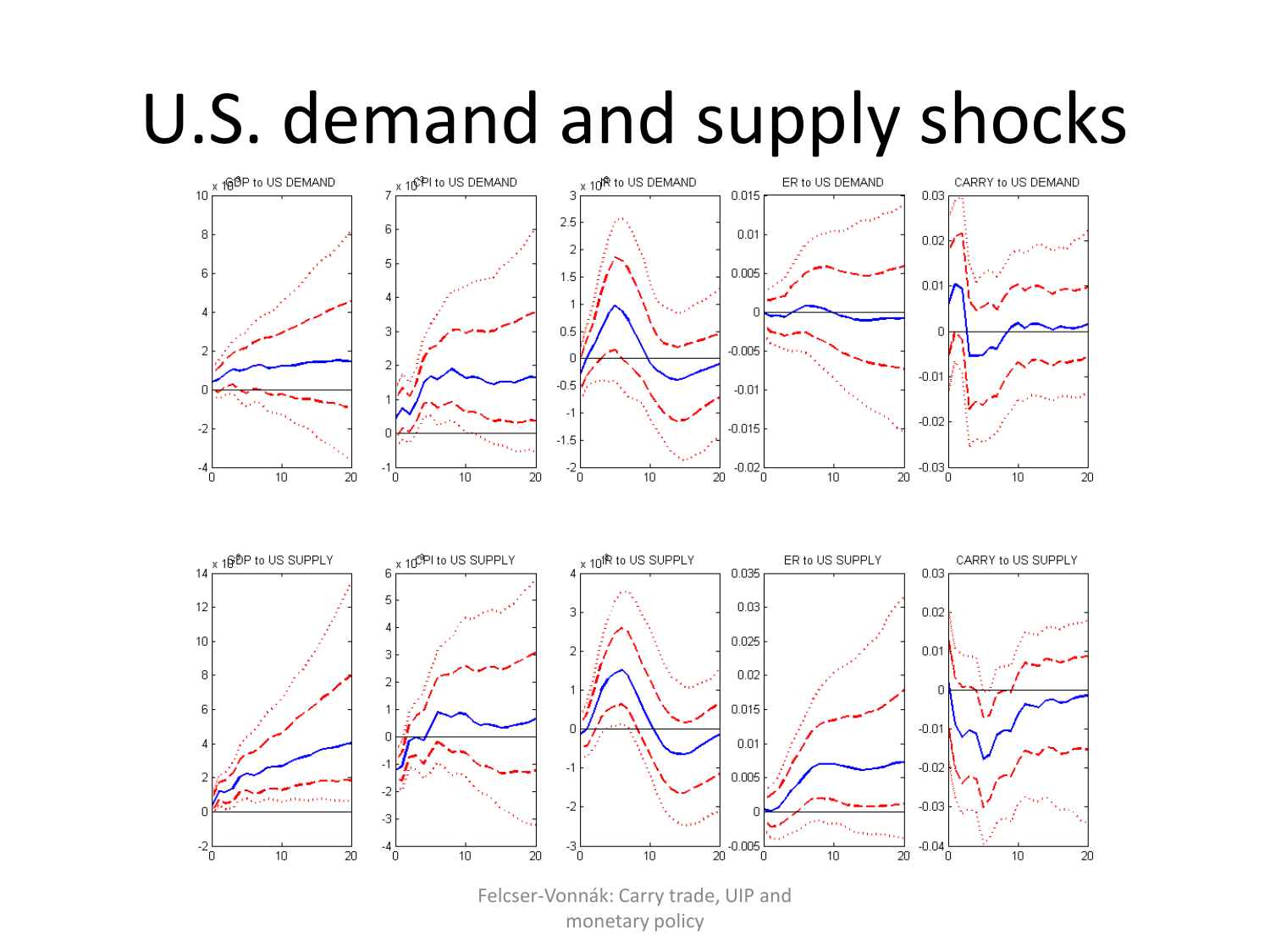### U.S. monetary and risk shocks

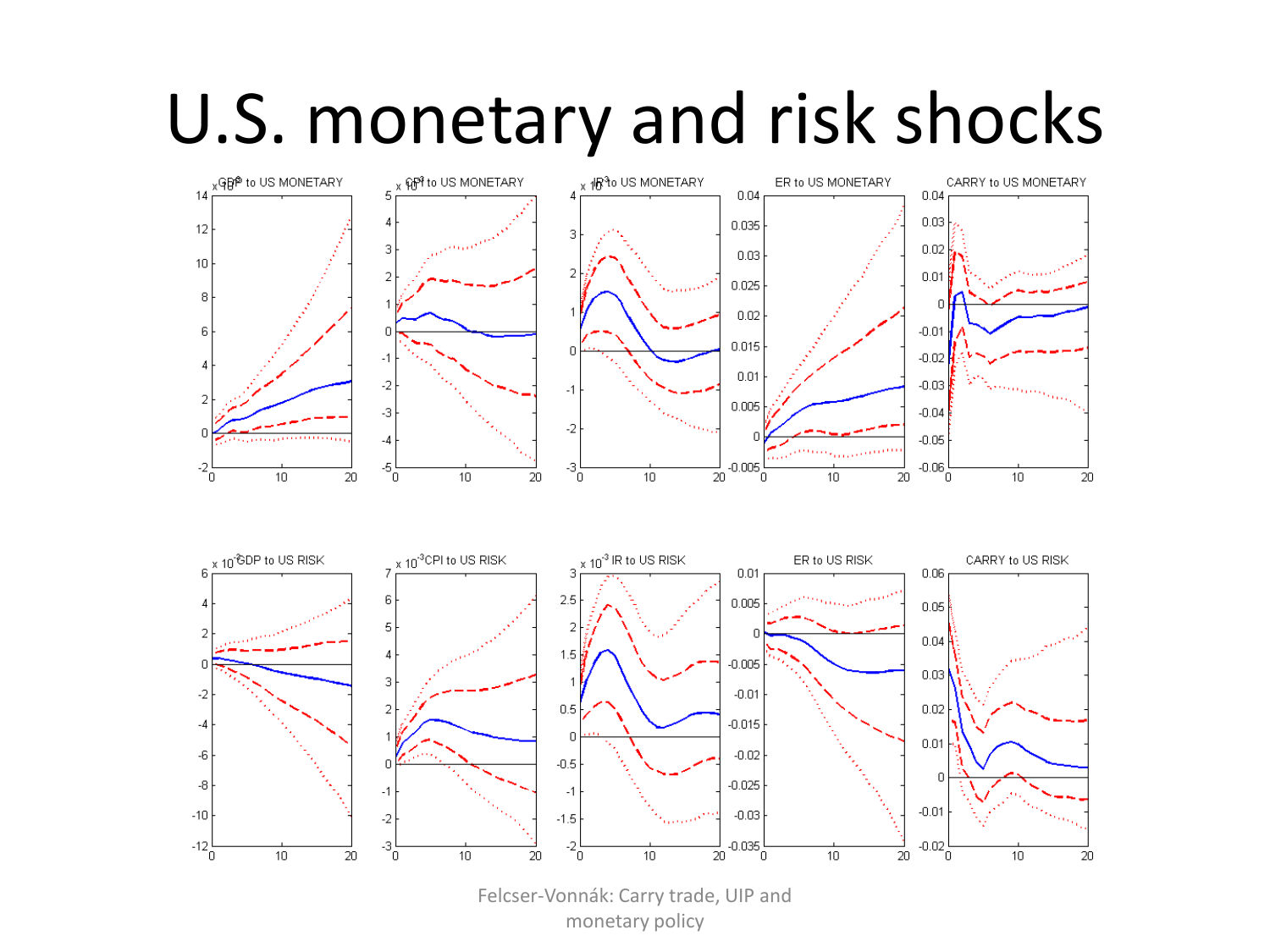### US variables to US shocks 1.

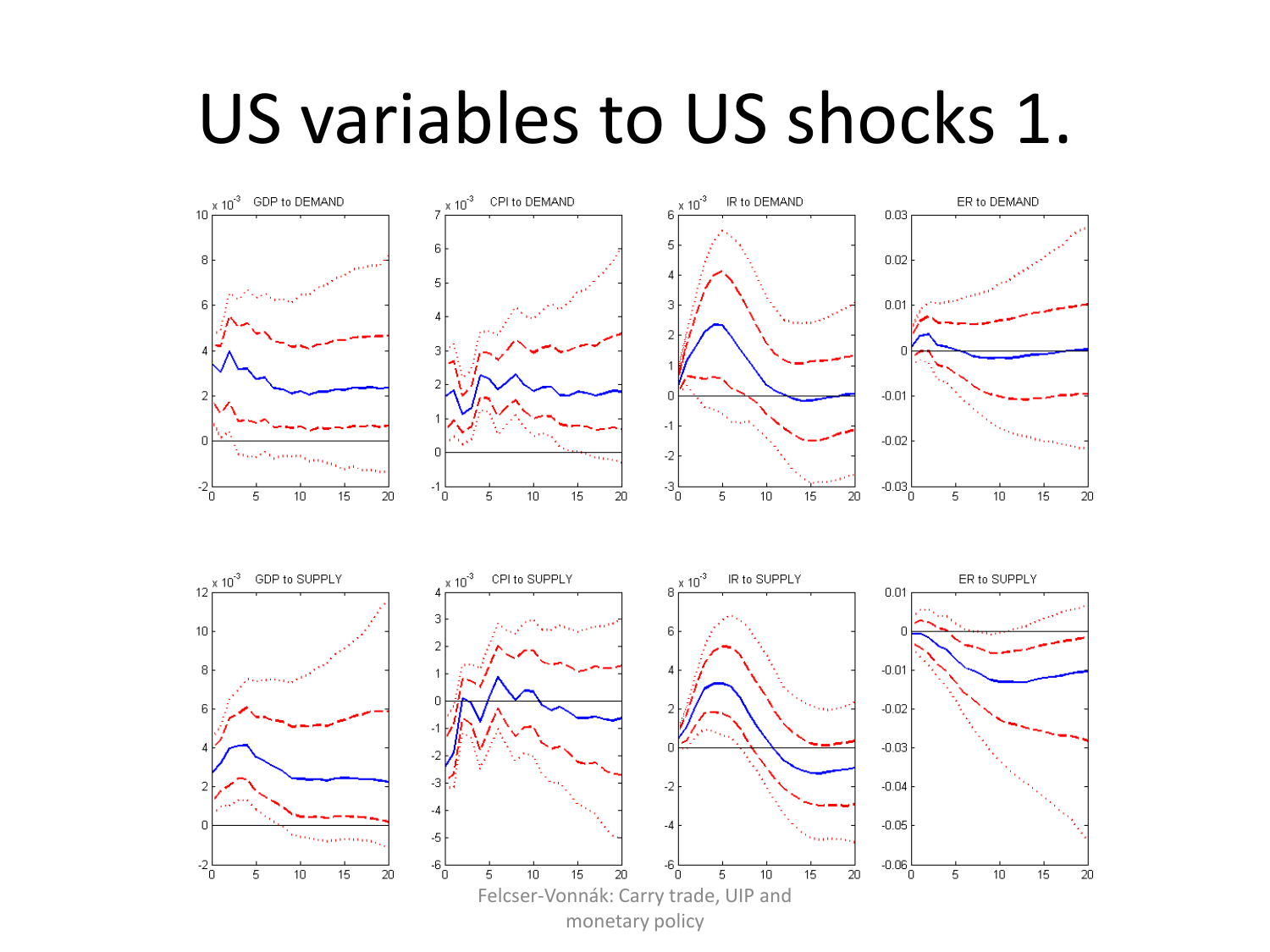### US variables to US shocks 2.